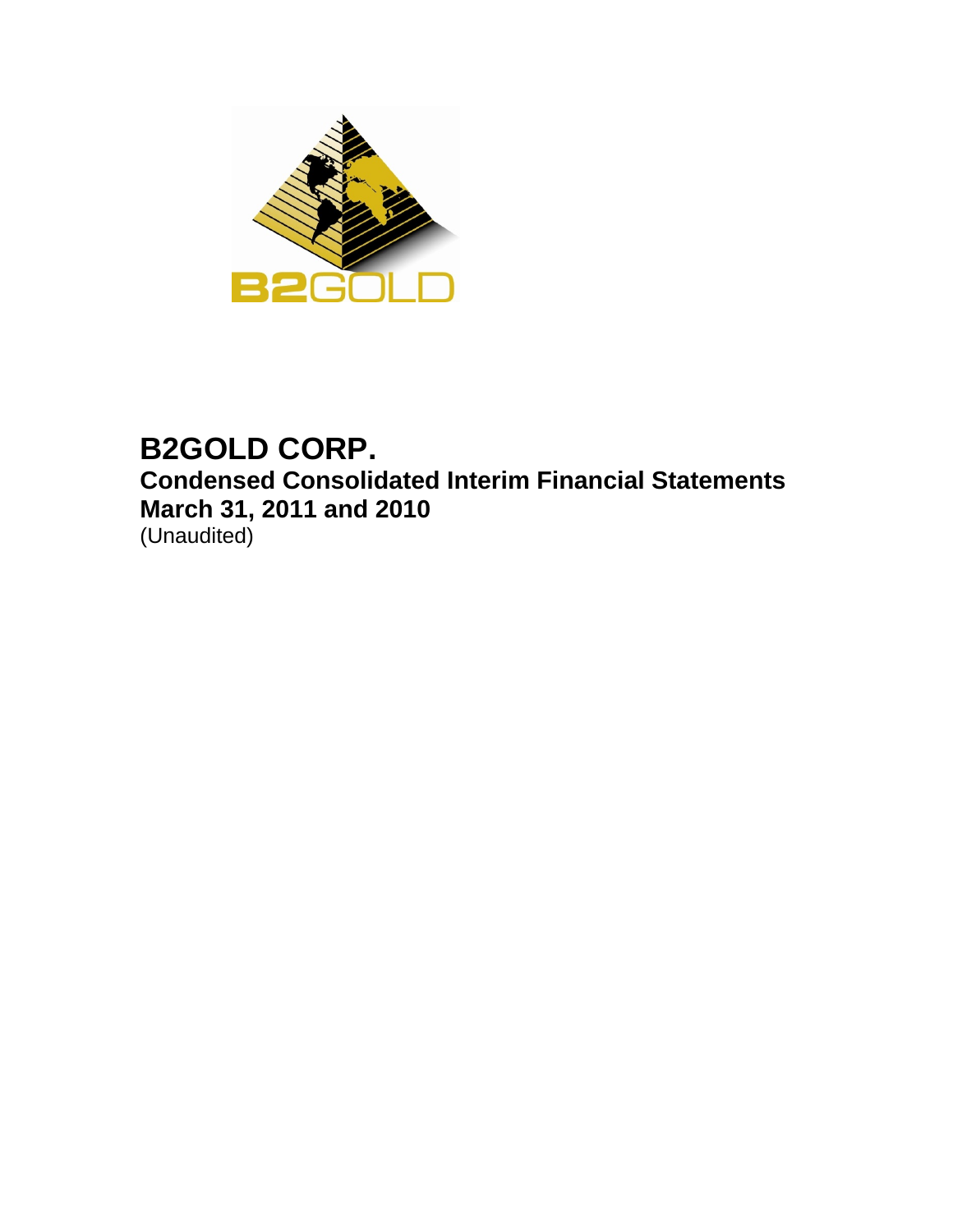## *CONSOLIDATED STATEMENTS OF OPERATIONS AND COMPREHENSIVE INCOME (LOSS) FOR THE THREE MONTHS ENDED MARCH 31*

(Expressed in thousands of United States dollars, except shares and per share amounts) (Unaudited)

|                                                                                                           |          | 2011                            |          |                                  |  |
|-----------------------------------------------------------------------------------------------------------|----------|---------------------------------|----------|----------------------------------|--|
| Gold revenue                                                                                              | \$       | 53,501                          | \$       | 17,051                           |  |
| <b>Cost of sales</b>                                                                                      |          |                                 |          |                                  |  |
| <b>Production costs</b><br>Depreciation and depletion<br>Royalties and production taxes                   |          | (20, 540)<br>(6,044)<br>(2,739) |          | (12, 802)<br>(2, 214)<br>(965)   |  |
| <b>Total cost of sales</b>                                                                                |          | (29, 323)                       |          | (15,981)                         |  |
| <b>Gross profit</b>                                                                                       |          | 24,178                          |          | 1,070                            |  |
| General and administrative<br>Foreign exchange gains<br>Accretion of mine restoration provisions<br>Other |          | (6, 175)<br>822<br>(298)<br>431 |          | (3,749)<br>434<br>(343)<br>(493) |  |
| <b>Operating income (loss)</b>                                                                            |          | 18,958                          |          | (3,081)                          |  |
| Interest and financing costs<br>Loss on derivative instrument ("Share purchase warrants")<br>Other        |          | (420)<br>(115)                  |          | (960)<br>(40)                    |  |
| Income (loss) before withholding and other taxes                                                          |          | 18,423                          |          | (4,081)                          |  |
| Withholding and other taxes<br>Deferred income tax expense                                                |          | (915)<br>(6,097)                |          | (224)                            |  |
| Net income (loss) and comprehensive income (loss)<br>for the period                                       | \$       | 11,411                          | \$       | (4,305)                          |  |
| Earnings (loss) per share<br><b>Basic</b><br><b>Diluted</b>                                               | \$<br>\$ | 0.03<br>0.03                    | \$<br>\$ | (0.01)<br>(0.01)                 |  |
| Weighted average number of common shares<br>outstanding (in thousands)<br><b>Basic</b><br>Diluted *       |          | 333,043<br>341,443              |          | 289,673<br>289,673               |  |

*\* Due to a loss in the 2010 comparative period, zero incremental shares were included in the 2010 comparative period since the effect would be anti-dilutive.*

See accompanying notes to consolidated financial statements.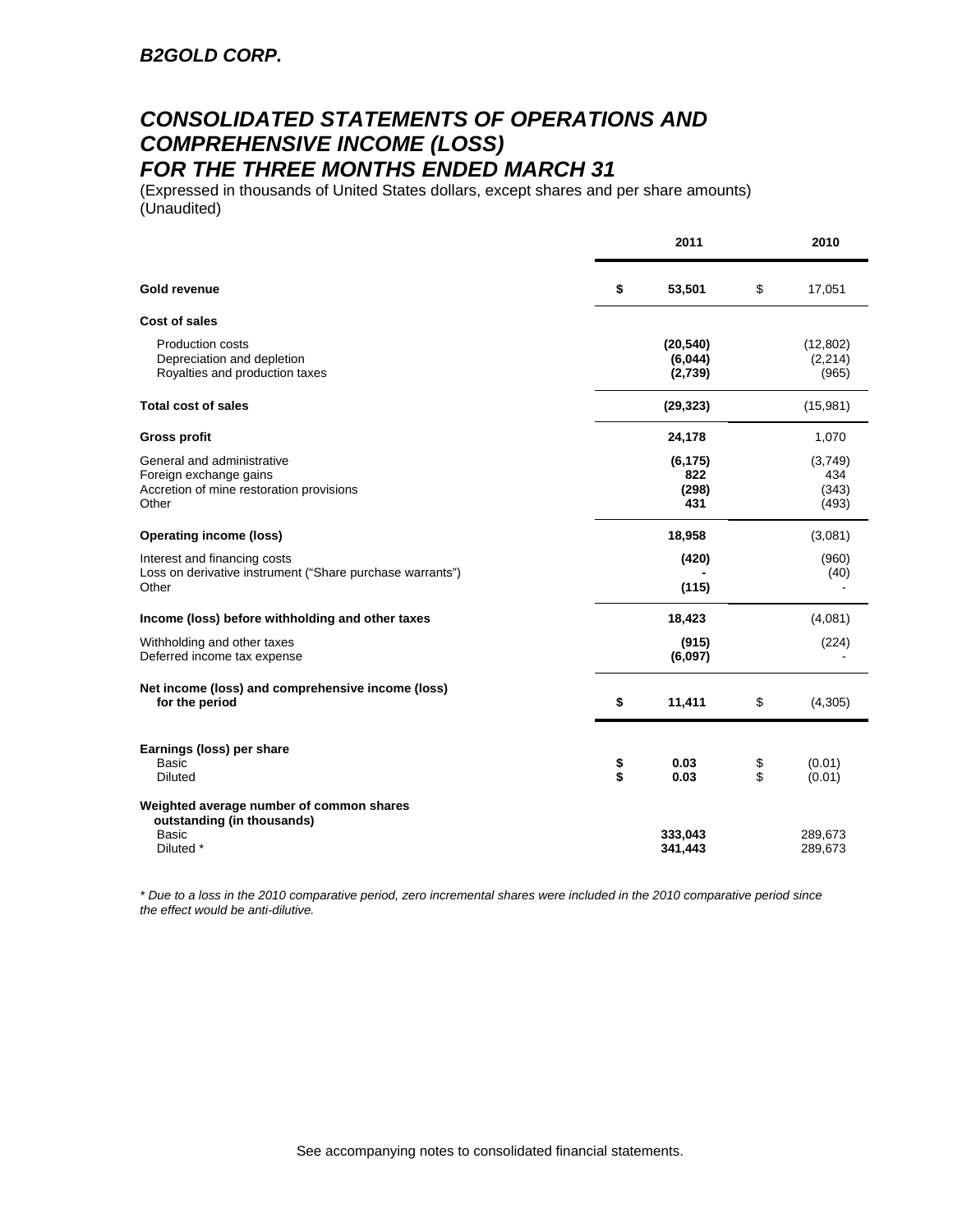## *CONSOLIDATED STATEMENTS OF CASH FLOWS FOR THE THREE MONTHS ENDED MARCH 31*

(Expressed in thousands of United States dollars) (Unaudited)

|                                                                                                                                                                                                                                               | 2011                                                           | 2010                                            |
|-----------------------------------------------------------------------------------------------------------------------------------------------------------------------------------------------------------------------------------------------|----------------------------------------------------------------|-------------------------------------------------|
| <b>Operating activities</b>                                                                                                                                                                                                                   |                                                                |                                                 |
| Net income (loss) for the period<br>Mine restoration provisions settled<br>Non-cash charges (credits)                                                                                                                                         | \$<br>11.411<br>(242)                                          | \$<br>(4,305)<br>(365)                          |
| Future income tax expense<br>Depreciation and depletion<br>Share based payments<br>Amortization of deferred financing costs<br>Accretion of mine restoration provisions<br>Loss on derivative instrument ("Share purchase warrants")<br>Other | 6,097<br>6,044<br>570<br>358<br>298<br>229                     | 2,214<br>993<br>1.110<br>343<br>40<br>146       |
| Cash provided by operating activities before changes in<br>non-cash working capital                                                                                                                                                           | 24,765                                                         | 176                                             |
| Changes in non-cash working capital                                                                                                                                                                                                           | 1,362                                                          | 427                                             |
| Cash provided by operating activities after changes in<br>non-cash working capital                                                                                                                                                            | 26,127                                                         | 603                                             |
| <b>Financing activities</b>                                                                                                                                                                                                                   |                                                                |                                                 |
| Common shares issued for cash (Note 9)<br>Credit Facility, draw downs<br>Interest and commitment fees paid                                                                                                                                    | 871<br>(111)                                                   | 29,467<br>5,500<br>(374)                        |
| Related party loans, repayments                                                                                                                                                                                                               |                                                                | (959)                                           |
| Cash provided by financing activities                                                                                                                                                                                                         | 760                                                            | 33,634                                          |
| <b>Investing activities</b>                                                                                                                                                                                                                   |                                                                |                                                 |
| Libertad Mine, development and sustaining capital<br>Libertad Mine, exploration<br>Limon Mine, development and sustaining capital<br>Limon Mine, exploration<br>Gramalote, exploration and development<br>Cebollati, exploration              | (7, 755)<br>(1, 245)<br>(4, 360)<br>(759)<br>(3, 377)<br>(851) | (10, 498)<br>(529)<br>(1,240)<br>(468)<br>(815) |
| Radius, exploration<br>Calibre, exploration<br>Other                                                                                                                                                                                          | (405)<br>(368)<br>(974)                                        | (432)<br>(747)<br>(766)                         |
| Cash used in investing activities                                                                                                                                                                                                             | (20,094)                                                       | (15, 495)                                       |
| Increase in cash and cash equivalents                                                                                                                                                                                                         | 6,793                                                          | 18,742                                          |
| Cash and cash equivalents, beginning of period                                                                                                                                                                                                | 70,012                                                         | 2,924                                           |
| Cash and cash equivalents, end of period                                                                                                                                                                                                      | \$<br>76,805                                                   | \$<br>21,666                                    |

**Supplementary cash flow information** *(Note 10)*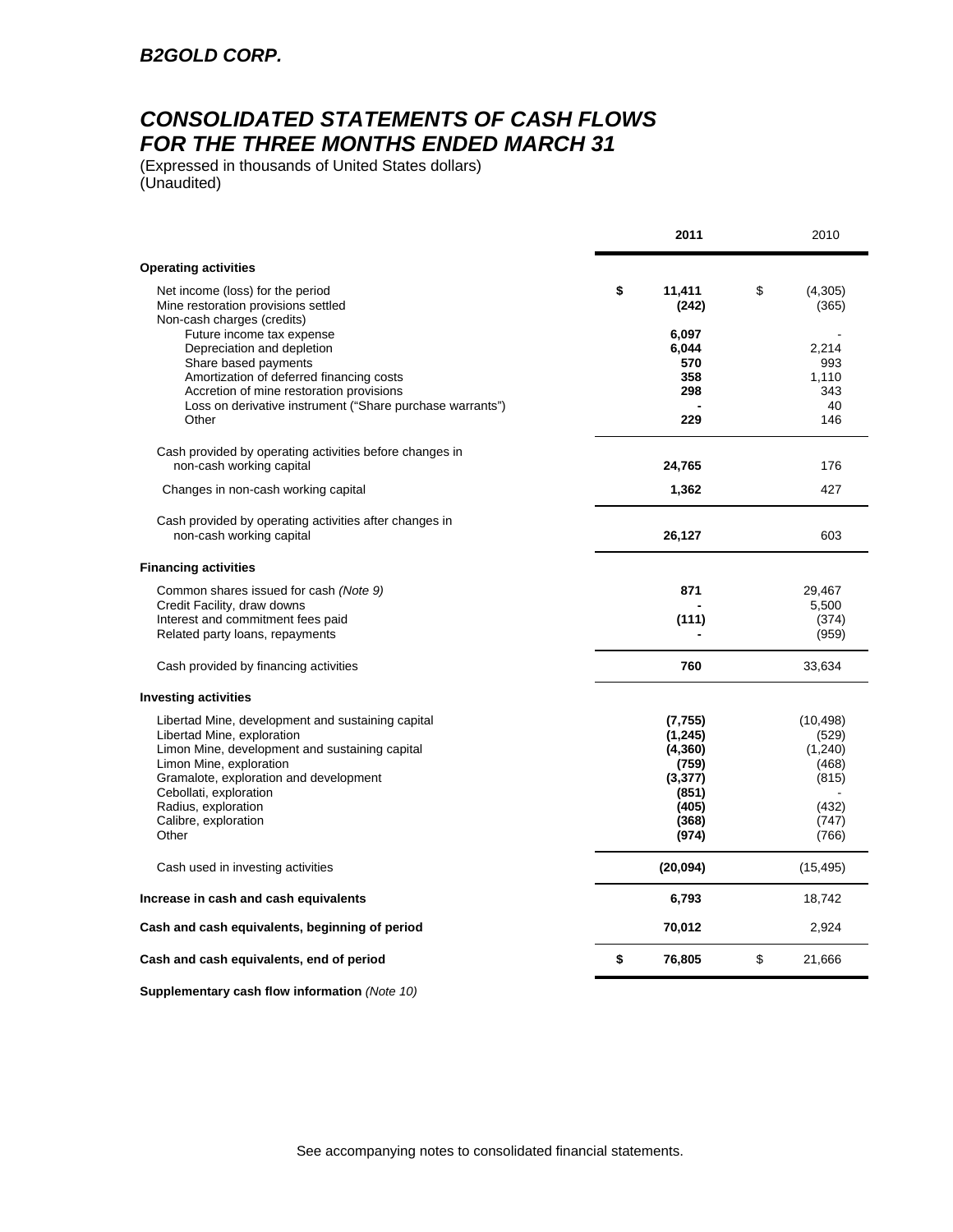## *B2GOLD CORP.*

## *CONSOLIDATED BALANCE SHEETS*

(Expressed in thousands of United States dollars) (Unaudited)

|                                                                                                                                                                                                             |          | As at<br>March 31,<br>2011                | As at<br>December 31,<br>2010                   | As at<br>January 1,<br>2010                             |
|-------------------------------------------------------------------------------------------------------------------------------------------------------------------------------------------------------------|----------|-------------------------------------------|-------------------------------------------------|---------------------------------------------------------|
| Assets                                                                                                                                                                                                      |          |                                           |                                                 |                                                         |
| Current                                                                                                                                                                                                     |          |                                           |                                                 |                                                         |
| Cash and cash equivalents<br>Accounts receivable and prepaids<br>Value-added and other tax receivables<br>Inventories (Note 5)<br>Marketable securities (carried at quoted market value)<br>Note receivable | \$       | 76,805<br>8,138<br>5,473<br>16,405<br>624 | \$<br>70,012<br>5,605<br>5,525<br>19,438<br>483 | \$<br>2,924<br>4,925<br>3,173<br>10,263<br>369<br>1,700 |
|                                                                                                                                                                                                             |          | 107,445                                   | 101,063                                         | 23,354                                                  |
| Mining interests (Notes 6 and Note 15 - Schedules)                                                                                                                                                          |          | 248,463                                   | 232,535                                         | 213,335                                                 |
| Other assets                                                                                                                                                                                                |          | 1,038                                     | 1,056                                           | 1,780                                                   |
|                                                                                                                                                                                                             | \$       | 356,946                                   | \$<br>334,654                                   | \$<br>238,469                                           |
| <b>Liabilities</b>                                                                                                                                                                                          |          |                                           |                                                 |                                                         |
| <b>Current</b>                                                                                                                                                                                              |          |                                           |                                                 |                                                         |
| Accounts payable and accrued liabilities<br>Current portion of mine restoration provisions (Note 8)<br>Related party loans<br>Derivative instrument ("Share purchase warrants")                             | \$       | 16,610<br>1,389<br>102                    | \$<br>15,003<br>1,389<br>102                    | \$<br>10,051<br>658<br>1,061<br>6,276                   |
|                                                                                                                                                                                                             |          | 18,101                                    | 16,494                                          | 18,046                                                  |
| Credit Facility (Note 7)                                                                                                                                                                                    |          |                                           |                                                 | 8,642                                                   |
| Mine restoration provisions (Note 8)                                                                                                                                                                        |          | 20,166                                    | 18,714                                          | 14,930                                                  |
| Deferred income taxes                                                                                                                                                                                       |          | 12,636                                    | 6,539                                           |                                                         |
| <b>Other liabilities</b>                                                                                                                                                                                    |          | 2,988                                     | 2,776                                           | 2,497                                                   |
|                                                                                                                                                                                                             |          | 53,891                                    | 44,523                                          | 44,115                                                  |
| <b>Equity</b>                                                                                                                                                                                               |          |                                           |                                                 |                                                         |
| Shareholders' equity                                                                                                                                                                                        |          |                                           |                                                 |                                                         |
| Share capital (Note 9)                                                                                                                                                                                      |          |                                           |                                                 |                                                         |
| Issued:                                                                                                                                                                                                     |          |                                           |                                                 |                                                         |
| $-338,411,140$ common shares (Dec 31, 2010 -<br>337,570,170)                                                                                                                                                |          | 314,081                                   | 312,829                                         | 233,842                                                 |
| Contributed surplus (Note 9)                                                                                                                                                                                |          | 20,232                                    | 19,971                                          | 23,212                                                  |
| <b>Accumulated deficit</b>                                                                                                                                                                                  |          | (31, 258)                                 | (42, 669)                                       | (62, 700)                                               |
|                                                                                                                                                                                                             |          | 303,055                                   | 290,131                                         | 194,354                                                 |
|                                                                                                                                                                                                             | \$       | 356,946                                   | \$<br>334,654                                   | \$<br>238,469                                           |
| Subsequent events (Notes 9 and 14)                                                                                                                                                                          |          |                                           |                                                 |                                                         |
| (1)<br><b>Approved by the Board</b>                                                                                                                                                                         | Director | 637                                       |                                                 | Director                                                |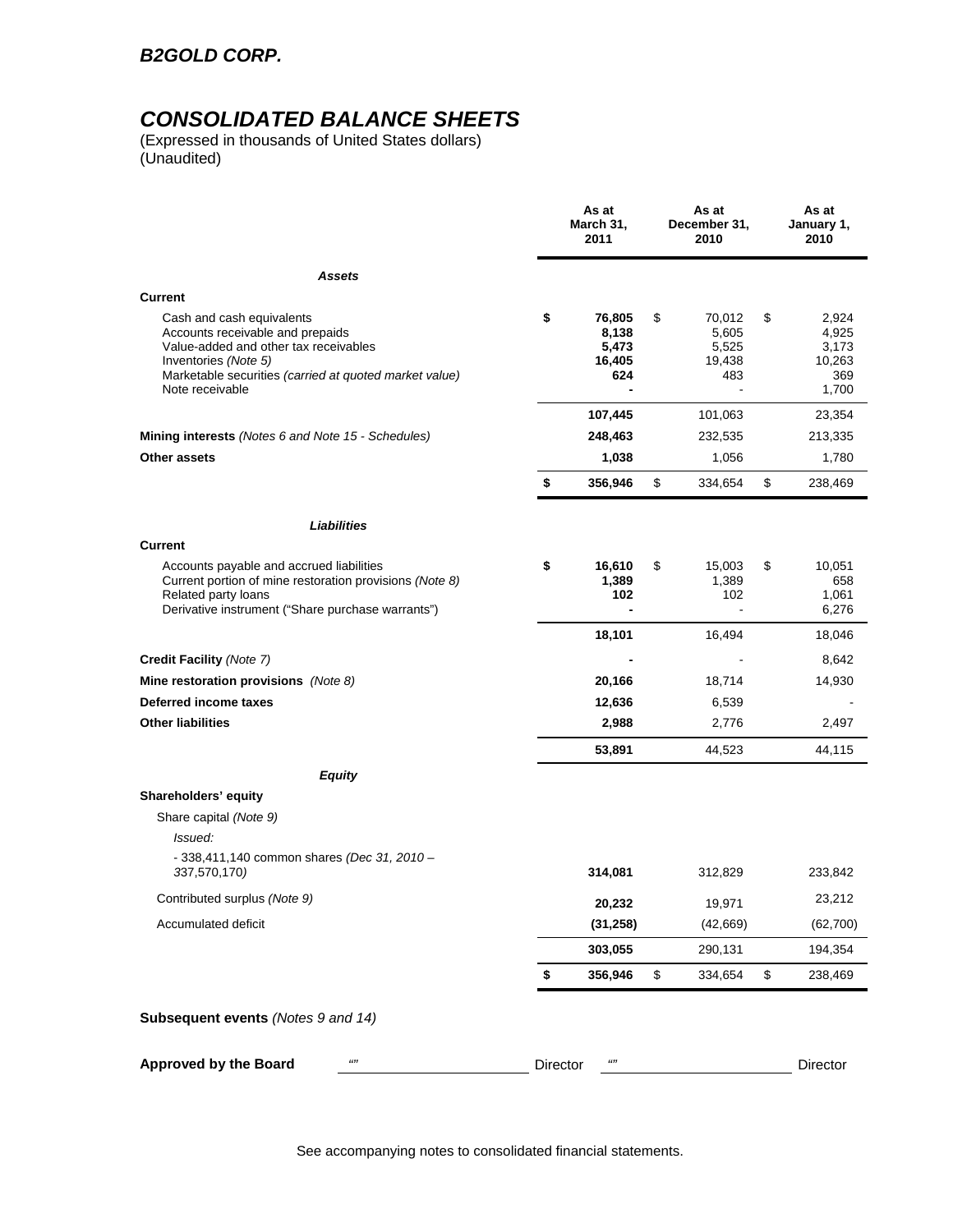## *CONSOLIDATED STATEMENTS OF CHANGES IN EQUITY FOR THE THREE MONTHS ENDED MARCH 31*

(Expressed in thousands of United States dollars) (Unaudited)

|                                                                                                    | 2011 |                         |    |                        |   |                        |                 |
|----------------------------------------------------------------------------------------------------|------|-------------------------|----|------------------------|---|------------------------|-----------------|
|                                                                                                    |      | <b>Share</b><br>capital |    | Contributed<br>surplus |   | Accumulated<br>deficit | Total<br>equity |
| Balance at December 31, 2010                                                                       | \$   | 312,829                 | \$ | 19,971                 | S | (42, 669)<br>\$        | 290,131         |
| Total comprehensive income for the period                                                          |      |                         |    | $\blacksquare$         |   | 11,411                 | 11,411          |
| Shares issued for cash:<br>Exercise of stock options                                               |      | 871                     |    |                        |   |                        | 871             |
| Share based payments - expensed<br>Share based payments – capitalized to mining                    |      |                         |    | 570                    |   |                        | 570             |
| interests<br>Transfer to share capital the fair value<br>assigned to stock options & warrants from |      |                         |    | 72                     |   |                        | 72              |
| contributed surplus                                                                                |      | 381                     |    | (381)                  |   |                        |                 |
| Balance at March 31, 2011                                                                          | \$   | 314,081                 | \$ | 20,232                 |   | (31, 258)<br>S         | 303,055         |

|                                                                                               | 2010 |                         |    |                               |    |                        |                 |
|-----------------------------------------------------------------------------------------------|------|-------------------------|----|-------------------------------|----|------------------------|-----------------|
|                                                                                               |      | <b>Share</b><br>capital |    | <b>Contributed</b><br>surplus |    | Accumulated<br>deficit | Total<br>equity |
| Balance at January 1, 2010                                                                    | \$   | 233,842                 | \$ | 23,212                        | \$ | (62,700)<br>\$         | 194,354         |
| Total comprehensive loss for the period<br>Shares issued for cash:                            |      |                         |    |                               |    | (4,305)                | (4,305)         |
| Equity financing                                                                              |      | 29,157                  |    |                               |    |                        | 29,157          |
| Exercise of stock options                                                                     |      | 279                     |    |                               |    |                        | 279             |
| Exercise of warrants                                                                          |      | 31                      |    |                               |    |                        | 31              |
| Share based payments - expensed<br>Share based payments – capitalized to mining               |      |                         |    | 993                           |    |                        | 993             |
| interests<br>Transfer to share capital the fair value<br>assigned to stock options & warrants |      |                         |    | 157                           |    |                        | 157             |
| from contributed surplus                                                                      |      | 130                     |    | (130)                         |    |                        |                 |
| Balance at March 31, 2010                                                                     | \$   | 263,439                 | \$ | 24,232                        | \$ | \$<br>(67,005)         | 220,666         |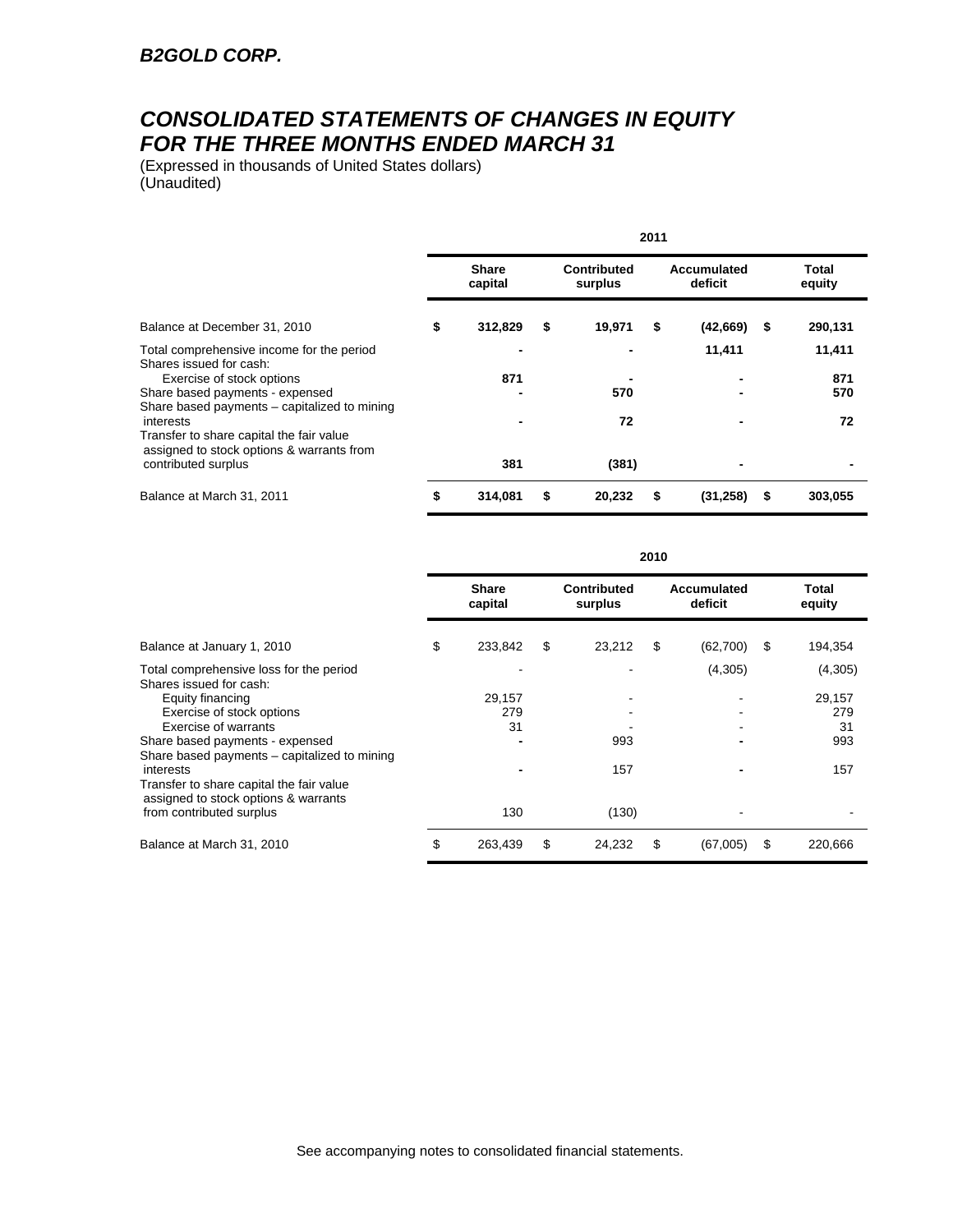## *March 31, 2011*

(All tabular amounts are in thousands of United States dollars unless otherwise stated) (Unaudited)

## *1 Nature of operations*

B2Gold Corp. ("B2Gold" or the "Company") is a Vancouver-based gold producer with mining operations in Nicaragua and a portfolio of development and exploration assets in Colombia, Nicaragua and Uruguay. Currently, the Company is operating the Libertad Mine and the Limon Mine in Nicaragua. The Company owns or has a material interest in the Gramalote and Mocoa properties in Colombia, and the Bellavista property in Costa Rica.

B2Gold is a public company which is listed on the Toronto Stock Exchange and the OTCQX. B2Gold's head office is located at Suite 3100, Three Bentall Centre, 595 Burrard Street, Vancouver, British Columbia, V7X 1J1.

## *2 Basis of preparation and first-time adoption of International Financial Reporting Standards*

B2Gold's unaudited condensed consolidated interim financial statements ('financial statements") have been prepared in accordance with Canadian generally accepted accounting principles as set out in the Handbook of the Canadian Institute of Chartered Accountants ("CICA Handbook"). In 2010, the CICA Handbook was revised to incorporate International Financial Reporting Standards ("IFRS") requiring publicly accountable enterprises to apply such standards effective for years beginning on or after January 1, 2011. Accordingly, the Company has commenced reporting on the basis of IFRS in these financial statements. In these financial statements, the term Canadian GAAP refers to Canadian GAAP before the adoption of IFRS.

These financial statements have been prepared in accordance with IFRS applicable to the preparation of interim financial statements, including IAS 34 and IFRS 1. Subject to certain transition elections disclosed in Note 13, the Company has consistently applied the same accounting policies in its opening IFRS balance sheet at January 1, 2010 and throughout all periods presented, as if these policies had always been in effect. Note 13 discloses the impact of transition to IFRS on the Company's reported equity, total comprehensive income (loss) and cash flows, including the nature and effect of significant changes in accounting policies from those used in the Company's financial statements for the year ended December 31, 2010.

The policies applied in these financial statements are based on IFRS issued and outstanding as of June 7, 2011, the date the Board of Directors approved the statements. Any subsequent changes to IFRS that are given effect in the Company's annual consolidated financial statements for the year ending December 31, 2011 may result in restatement of these financial statements, including the transition adjustments recognized on change-over to IFRS.

The financial statements do not contain all the information required for annual financial statements and accordingly, should be read in conjunction with the Company's Canadian GAAP annual consolidated financial statements for the year ended December 31, 2010.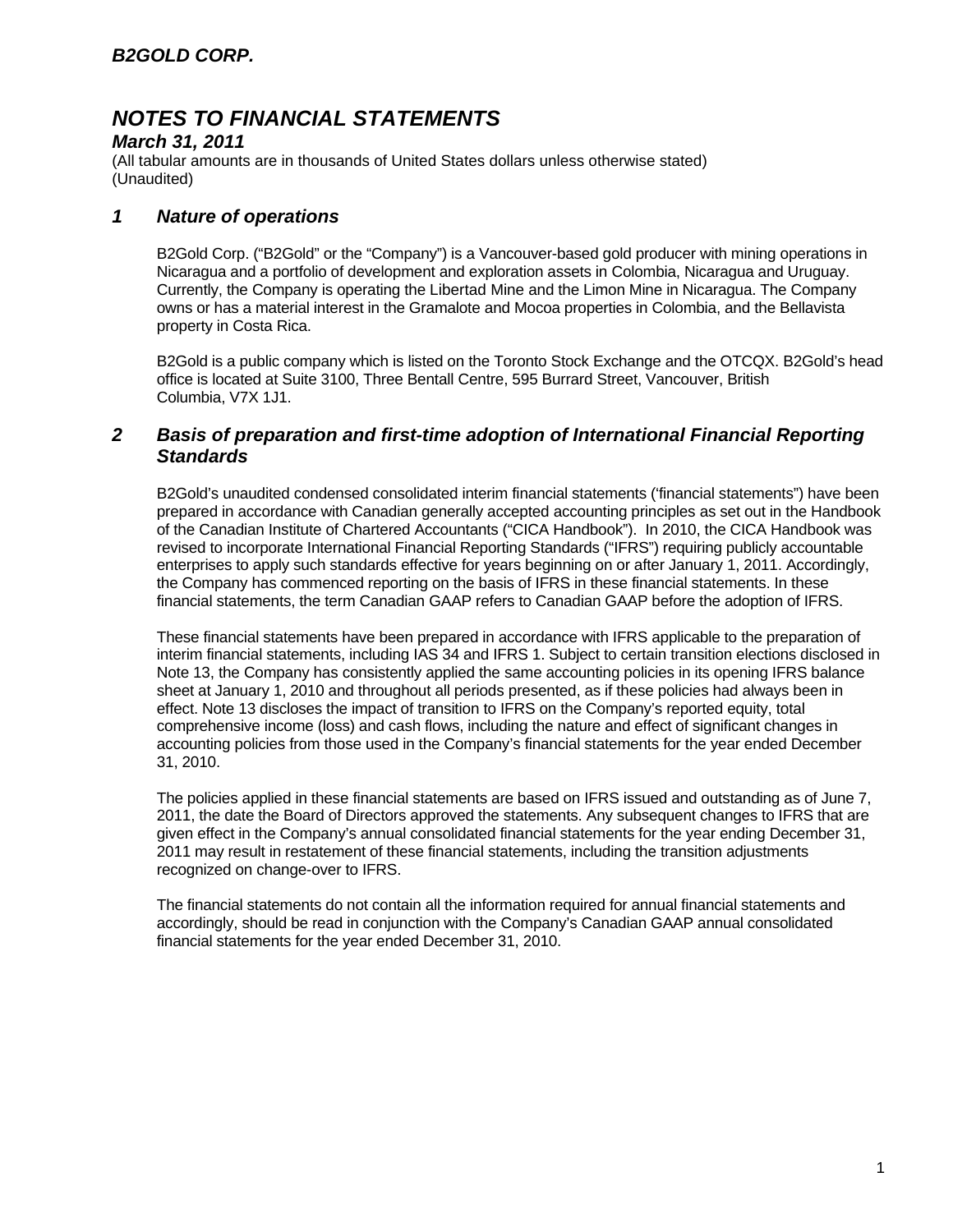### *March 31, 2011*

(All tabular amounts are in thousands of United States dollars unless otherwise stated) (Unaudited)

## *3 Summary of significant accounting policies*

The significant accounting policies used in the preparation of these financial statements are described below. The exemptions in applying IFRS for the first time are set out in Note 13 below.

### *Principles of consolidation*

The financial statements of the Company consolidate the accounts of B2Gold and its subsidiaries. All intercompany transactions, balances, and unrealized gains and losses from intercompany transactions are eliminated on consolidation. The Company's significant operating and investment holding subsidiaries include Desarrollo Minero de Nicaragua, S.A. ("Libertad"), Triton Minera S.A. ("Limon"), Gramalote Limited ("Gramalote"), Mocoa Ventures Ltd. ("Mocoa") and Weeping Apple, S.A. ("Cebollati").

Subsidiaries are those entities (including special purpose entities) which B2Gold controls, either directly or indirectly, by having the power to govern the financial and operating policies so as to obtain benefits from its activities. The existence and effect of potential voting rights that are currently exercisable or convertible are considered when assessing whether B2Gold controls another entity. Subsidiaries are fully consolidated from the date on which control is obtained by B2Gold and are de-consolidated from the date that control ceases.

The Company's Gramalote and Quebradona properties located in Colombia operate as incorporated joint ventures with AngloGold Ashanti Limited ("AngloGold") which are accounted for as jointly controlled entities ("JCEs"). The Company does not control, either directly or indirectly, these JCEs. B2Gold accounts for its interest in these JCEs using the equity method.

The Company established a trust arrangement under its Incentive Plan (described in Note 11 to the audited consolidated financial statements at December 31, 2010) for the benefit of its directors, officers, employees and service providers. The Company consolidates this trust as it has the power to control its financial and operating policies and obtain the benefits from its activities.

#### *Investments in joint ventures*

A joint venture is a contractual arrangement whereby two or more parties undertake an economic activity that is subject to joint control. Joint control is the contractually agreed sharing of control such that significant operating and financial decisions require the unanimous consent of the parties sharing control. The Company's joint ventures consist of jointly controlled entities (involving the establishment of a corporation).

On acquisition, an equity method investment is initially recognized at cost. Additional funding into an investee is recorded as an increase in the carrying value of the investment. The carrying amount is adjusted by the Company's share of post acquisition net income or loss, depreciation, amortization or impairment.

#### *Foreign currency translation*

The functional currency of the Company and all of its operations is the United States dollar. The Company's foreign currency transactions are translated into the United States dollar using the exchange rates prevailing at the dates of the transactions. Monetary assets and liabilities are translated using the period end exchange rates and gains or losses included in the statement of operations. Non-monetary assets and liabilities are translated using the historic rates. Exchange gains and losses on foreign currency translation are included in operations for the period.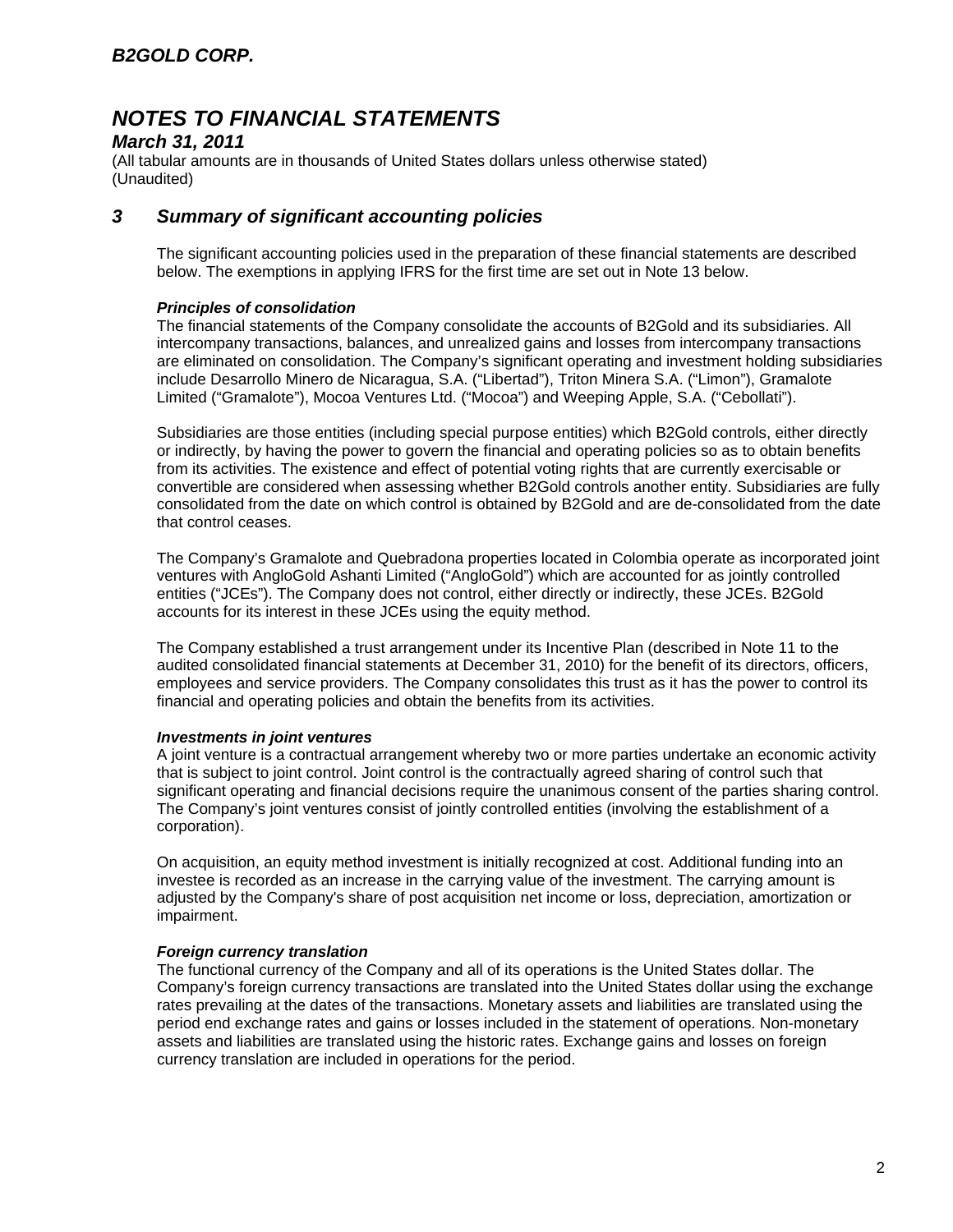### *March 31, 2011*

(All tabular amounts are in thousands of United States dollars unless otherwise stated) (Unaudited)

#### *Financial instruments*

The Company recognizes financial assets and liabilities on the balance sheet when the Company becomes party to the contractual provisions of the instrument.

#### *Cash and cash equivalents*

Cash and cash equivalents includes cash on hand, deposits held with banks, and other short-term highly liquid investments with original maturities of three months or less.

#### *Accounts receivable, accounts payable and accrued liabilities*

Accounts receivable, accounts payable and accrued liabilities are non-interest bearing and are stated at carrying values, which approximate fair values due to the short terms to maturity (these accounts are initially recorded at fair value and subsequently measured at amortized cost). Where necessary, accounts receivables are net of allowances for uncollectable amounts.

#### *Investments in marketable securities*

Marketable securities are comprised of publicly traded common shares. They are classified as "fair value through profit and loss" which is measured at fair value and the resulting gain or loss is recognized in the statements of operations.

#### *Debt*

Debt is initially recorded at total proceeds received less direct issuance costs. Debt is subsequently measured at amortized cost, calculated using the effective interest rate method.

#### *Derivative instruments*

Derivative instruments, including embedded derivatives, are recorded at "fair value through profit or loss" and accordingly recorded on the balance sheet date at fair value. Unrealized gains and losses on derivatives held for trading are recorded as part of other gains or losses in earnings. Fair values for derivative instruments are determined using valuation techniques, using assumptions based on market conditions existing at the balance sheet date.

#### *Impairment of financial assets*

At each reporting date, the Company assesses whether there is objective evidence that a financial asset is impaired. If such evidence exists, the Company recognizes an impairment loss. The loss is the difference between the amortized cost of the loan or receivable and the present value of the estimated future cash flows, discounted using the instrument's original effective interest rate. The carrying amount of the asset is reduced by this amount either directly or indirectly through the use of an allowance account.

Impairment losses on financial assets carried at amortized cost are reversed in subsequent periods if the amount of the loss decreases and the decrease can be related objectively to an event occurring after the impairment was recognized.

#### *Mine restoration provisions*

Future obligations to retire an asset including site closure, dismantling, remediation and ongoing treatment and monitoring are initially recognized and recorded as a liability based on estimated future cash flows discounted at a risk free rate. The measurement determination is based on estimated future cash flows, the current risk-free discount rate, and an estimated inflation factor. The value of restoration provisions is adjusted at each reporting period for changes to factors including the expected amount of cash flows required to discharge the liability, the timing of such cash flows and the risk-free interest rate. The liability is added to the carrying amount of the associated asset, and this additional carrying amount is depreciated over the life of the asset. The liability is accreted to full value over time through periodic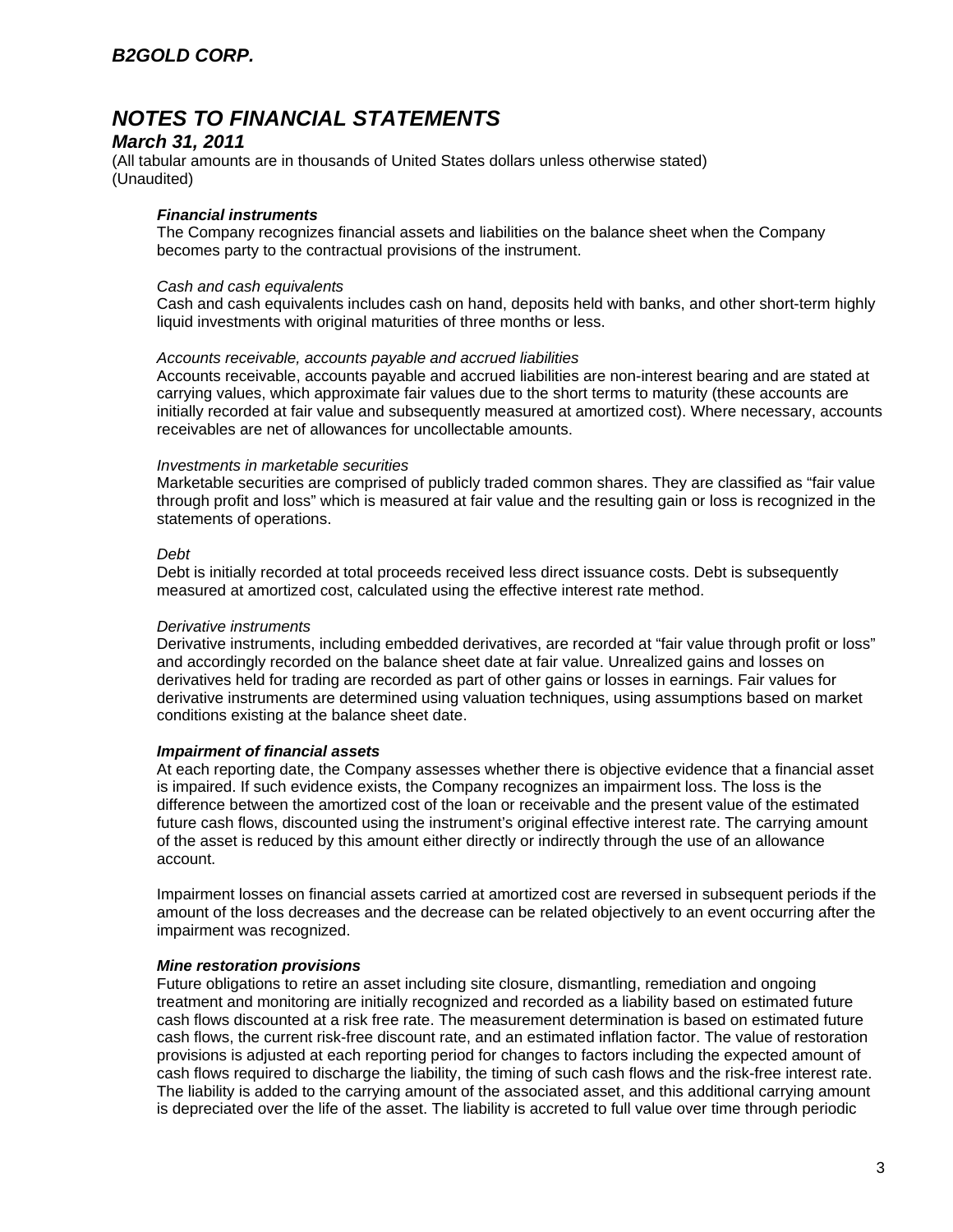## *B2GOLD CORP.*

## *NOTES TO FINANCIAL STATEMENTS*

### *March 31, 2011*

(All tabular amounts are in thousands of United States dollars unless otherwise stated) (Unaudited)

charges to earnings. This unwinding of the discount is charged to accretion expense in the statement of operations. As reclamation work is performed or liabilities are otherwise settled, the recorded amount of the liability is reduced.

#### *Inventories*

Gold and silver bullion, in-process and stockpile inventories are recorded at the lower of average cost and net realizable value. The cost of finished goods and work-in-progress comprises raw materials, direct labour, and other direct costs, as well as stripping in the production stage and related production overheads (based on normal operating capacity) including applicable depreciation on property, plant and equipment. Net realizable value is the estimated selling price less applicable selling expenses.

When inventories have been written down to net realizable value, a new assessment of net realizable value is made in each subsequent period. When circumstances that caused the write down no longer exist, the amount of the write down is reversed.

Materials and supplies inventories are valued at the lower of average cost and net realizable value. Cost includes acquisition, freight and other directly attributable costs.

#### *Mining interests*

Mining interests include "property, plant and equipment", "mineral properties and mine development costs", "deferred stripping", "exploration and evaluation expenditures", capitalized borrowing costs and impairment.

#### *Property, plant and equipment*

Property, plant and equipment are recorded at cost. Repairs and maintenance expenditures are charged to operations; major improvements and replacements which extend the useful life of an asset are capitalized. Property, plant and equipment are amortized over the life of the mine using the units-ofproduction ("UOP") method based on the recoverable ounces from the estimated proven and probable reserves and a portion of the measured and indicated resources that are reasonably expected to be converted to proven and probable reserves. Mobile equipment, tailings dam and equipment are depreciated on a straight-line basis over three to six years as appropriate, net of residual value. The Company allocates the amount initially recognized in respect of an item of property, plant and equipment to its significant parts and depreciates separately each such part. Residual values, method of amortization and useful lives of the assets are reviewed annually and adjusted if appropriate.

During the commissioning phase of a new mine, pre-production expenditures, net of incidental revenue, are capitalized to plant and equipment.

#### *Mineral properties and mine development costs*

Mineral properties and mine development costs are stated at cost less accumulated depreciation and are accounted for on an individual project basis. When production commences, these costs are amortized using the UOP method, based on recoverable ounces from the estimated proven and probable reserves and a portion of measured and indicated resources that are reasonably expected to be converted to proven and probable reserves.

Non-recoverable costs for projects determined not to be commercially feasible are expensed in the period in which the determination is made or when the carrying value of the project is determined to be impaired.

#### *Deferred stripping*

Stripping costs incurred during the production phase of a mine are considered production costs and are included in the cost of inventory produced during the period in which stripping costs are incurred, unless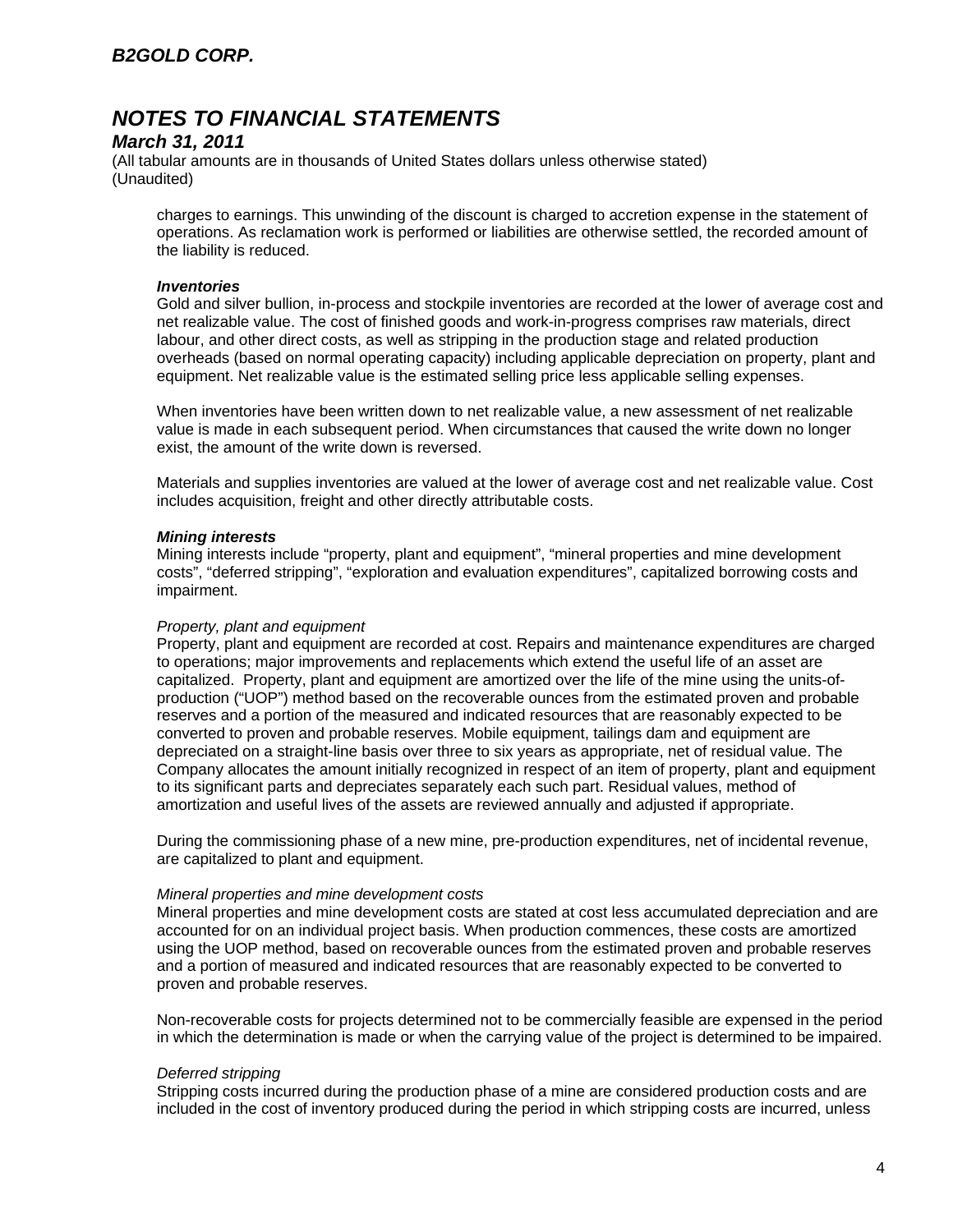### *March 31, 2011*

(All tabular amounts are in thousands of United States dollars unless otherwise stated) (Unaudited)

the stripping activity can be shown to be a betterment of the mineral property. Betterment occurs when stripping activity increases future output of the mine by providing access to additional reserves. Stripping costs incurred to prepare the ore body for extraction are capitalized as mine development costs and are amortized on a UOP basis over the reserves and resources to which they relate.

#### *Exploration and Evaluation Expenditures*

The Company defers the cost of acquiring, maintaining its interest, exploring and developing mineral properties as exploration and evaluation until the properties are placed in production, abandoned, sold or considered to be impaired in value. When a production decision has been made on a property, exploration and evaluation expenditures are reclassified to "mineral properties and mine development costs". If no minable ore body is discovered, such costs are expensed in the period in which it is determined the property has no future economic value. Exploration costs that do not relate to any specific property are expensed as incurred.

#### *Borrowing costs*

Borrowing costs attributable to the acquisition or construction of qualifying assets that take a substantial period of time to make ready for their intended use are added to the cost of the assets, until such time as the assets are substantially complete and ready for their intended use. The amount of borrowing costs capitalized cannot exceed the actual amount of borrowing costs incurred in a period. All other borrowing costs are expensed in the period in which they are incurred.

#### *Impairment*

The carrying amounts of non-current assets are tested for impairment when events or changes in circumstances indicate that the carrying amount may not be recoverable. If there are indicators of impairment, the recoverable amount of the asset is estimated in order to determine the extent of the impairment. An impairment loss is recognized for the amount by which the asset's carrying amount exceeds its recoverable amount and is recorded as an expense in the statement of operations.

The recoverable amount is the higher of an asset's "fair value less costs to sell" and "value-in-use". Where the asset does not generate cash flows that are independent from other assets, the recoverable amount of the cash-generating unit to which the asset belongs is determined. "Fair value less costs to sell" is determined as the amount that would be obtained from the sale of the asset in an arm's length transaction between knowledgeable and willing parties. For mining assets this would generally be determined based on the present value of the estimated future cash flows arising from the continued development, use or eventual disposal of the asset. In assessing these cash flows and discounting them to the present value, assumptions used are those that an independent market participant would consider appropriate. In assessing "value-in-use", the estimated future cash flows expected to arise from the continuing use of the assets in their present form and from their disposal are discounted to their present value using a pre-tax discount rate that reflects current market assessments of the time value of money and risks specific to the asset.

Impairment losses are evaluated for potential reversals when events or circumstances warrant such consideration. Where an impairment loss is subsequently reversed, the amount of such reversal is limited such that, the revised carrying amount of the asset or cash-generating unit does not exceed the carrying amount that would have been determined had no impairment loss been recognized for the asset or cashgenerating unit in the prior years. A reversal of an impairment loss is recognized into earnings immediately.

#### *Share based payments*

The cost of stock options and other equity-settled share-based payment arrangements is recorded based on the estimated fair-value at the grant date and charged to earnings over the vesting period.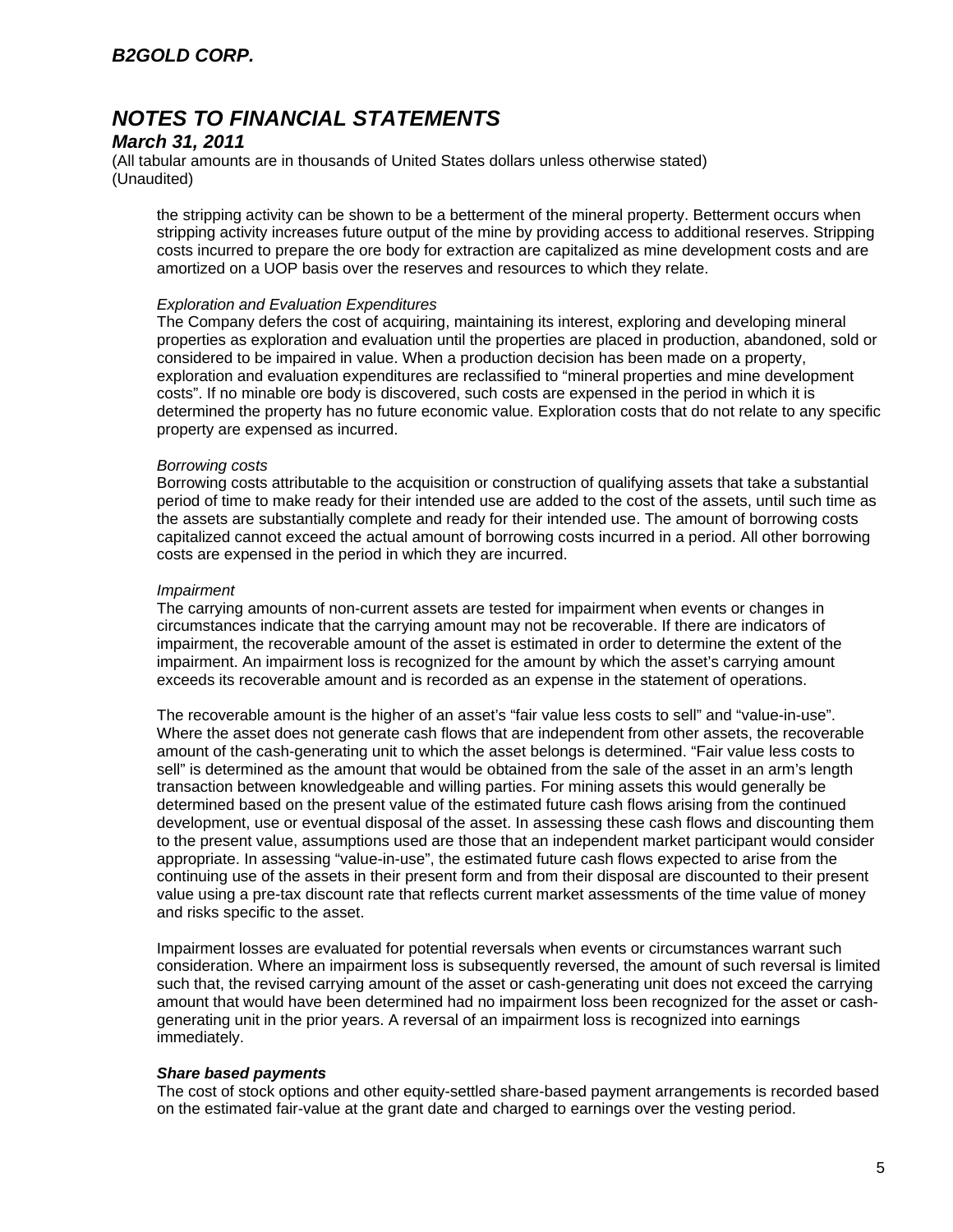### *March 31, 2011*

(All tabular amounts are in thousands of United States dollars unless otherwise stated) (Unaudited)

The Company grants stock options to certain employees. Stock options vest over three years or less and expire after five years. Each tranche is considered a separate award with its own vesting period and grant date fair value. The fair value of each tranche is measured at the date of grant using the Black-Scholes option pricing model. Compensation expense is recognized over the tranche's vesting period by a charge to earnings, with a corresponding increase to contributed surplus based on the number of awards expected to vest. The number of awards expected to vest is reviewed at least annually, with any impact being recognized immediately.

#### *Current and deferred income taxes*

Income tax comprises current and deferred tax. Income tax is recognized in the statement of operations except to the extent that it relates to items recognized directly in equity, in which case the income tax is also recognized directly in equity. Taxes on income in interim periods are recorded using the tax rate that would be applicable to expected annual profit.

Current tax is the expected tax payable on taxable income for the year, using tax rates enacted or substantively enacted, at the end of the reporting period.

Deferred tax is recognized in respect of temporary differences arising between the tax bases of assets and liabilities and their carrying amounts in the financial statements. Deferred income tax is determined on a non-discounted basis using tax rates and laws that have been enacted or substantively enacted at the balance sheet date and are expected to apply when the deferred tax asset or liability is reversed. Deferred tax assets are recognized to the extent that it is probable that the assets can be recovered.

Deferred income tax is provided on temporary differences arising on investments in subsidiaries and associates, except, in the case of subsidiaries, where the timing of the reversal of the temporary difference is controlled by the Company and it is probable that the temporary difference will not reverse in the foreseeable future. As an exception, deferred tax assets and liabilities are not recognized if the temporary differences arise from the initial recognition of goodwill or an asset or liability in a transaction (other than in a business combination) that affects neither accounting profit nor taxable profit.

Deferred income tax assets and liabilities are presented as non-current.

#### *Revenue*

Gold revenue is recognized when it is probable that the economic benefits will flow to the Company, delivery has occurred, the sales price is reasonably determinable, and collectability is reasonably assured. These criteria are generally met at the time the product is shipped and delivered to the customer and, depending on the delivery conditions, title and risk have passed to the customer and acceptance of the product, when contractually required, has been obtained. Gold revenue is measured based on the price specified in the sales contract, net of discounts and refining cost, at the time of sale

Silver revenue is accounted for as a by-product and is recorded as a credit to operating costs.

#### *Earnings per share*

Basic earnings per share is calculated by dividing the net income (loss) for the period by the weighted average number of common shares outstanding during the period.

Diluted earnings per share is calculated using the treasury share method whereby all "in the money" options, warrants and equivalents are assumed to have been exercised at the beginning of the period and the proceeds from the exercise are assumed to have been used to purchase common shares at the average market price during the period.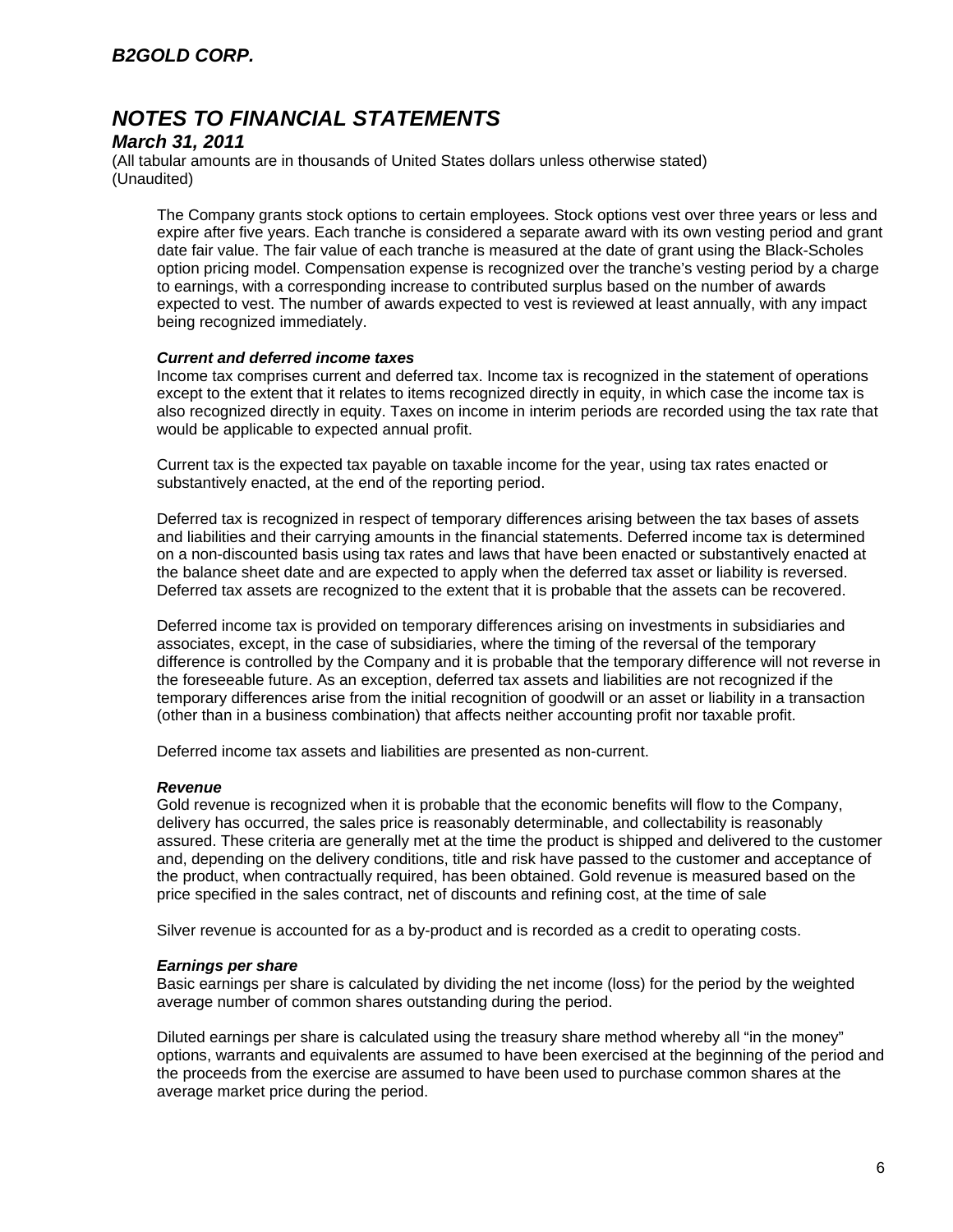## *March 31, 2011*

(All tabular amounts are in thousands of United States dollars unless otherwise stated) (Unaudited)

## *4 Significant accounting judgements and estimation uncertainties*

The preparation of these financial statements in conformity with IAS 34 and IFRS 1 requires estimates and assumptions that affect the amounts reported in these financial statements. These estimates and assumptions concerning the future will, by definition, seldom equal actual results. The following are the estimates and judgments applied by management that most significantly affect the Company's financial statements. These estimates and judgments have a significant risk of causing a material adjustment to the carrying amounts of assets and liabilities within the next financial year.

### *Ore reserve and resource estimates*

Ore reserves are estimates of the amount of ore that can be economically and legally extracted from the Company's mining properties. The Company estimates its ore reserves and a mineral resource based on information compiled by appropriately qualified persons relating to the geological data on the size, depth and shape of the ore body, and requires complex geological judgments to interpret the data. The estimation of recoverable reserves is based upon factors such as estimates of foreign exchange rates, commodity prices, future capital requirements, and production costs along with geological assumptions and judgments made in estimating the size and grade of the ore body. Changes in the reserve or resource estimates may impact the carrying value of exploration and evaluation assets, mine properties, property, plant and equipment, goodwill, restoration provisions, recognition of deferred tax assets, and depreciation and amortization charges.

### *Units-of-production depreciation*

Estimated proven and probable reserves and a portion of measured and indicated resources that are reasonably expected to be converted to proven and probable reserves are used in determining the depreciation and amortization of mine specific assets. This results in depreciation and amortization charges proportional to the depletion of the anticipated remaining life of mine production. Each item's life, which is assessed annually, has regard to both its physical life limitations and to present assessments of economically recoverable reserves and resources of the mine property at which the asset is located. These calculations require the use of estimates and assumptions, including the amount of recoverable reserves and resources and estimates of future capital expenditure.

#### *Exploration and evaluation expenditures*

The application of the Company's accounting policy for exploration and evaluation expenditures requires judgment in determining whether it is likely that future economic benefits are likely either from future exploitation or sale or where activities have not reached a stage which permits a reasonable assessment of the existence of reserves. The deferral policy requires management to make certain estimates and assumptions about future events or circumstances, in particular whether an economically viable extraction operation can be established. Estimates and assumptions made may change if new information becomes available. If, after expenditure is capitalized, information becomes available suggesting that the recovery of expenditure is unlikely, the amount capitalized is written off in the statement of comprehensive income in the period when the new information becomes available.

#### *Mine restoration provisions*

The Company's mining and exploration activities are subject to various laws and regulations governing the protection of the environment. Significant judgments and estimates are made when estimating the nature and costs associated with mine restoration provisions. Cash outflows relating to the obligations are expected to be incurred over periods estimated to extend to 2019 and beyond. When considering the effect of the extended time period over which costs are expected to be incurred, combined with the estimated discount rate and inflation factors, the fair value of the mine restoration provisions could materially change from period to period due to changes in the underlying assumptions.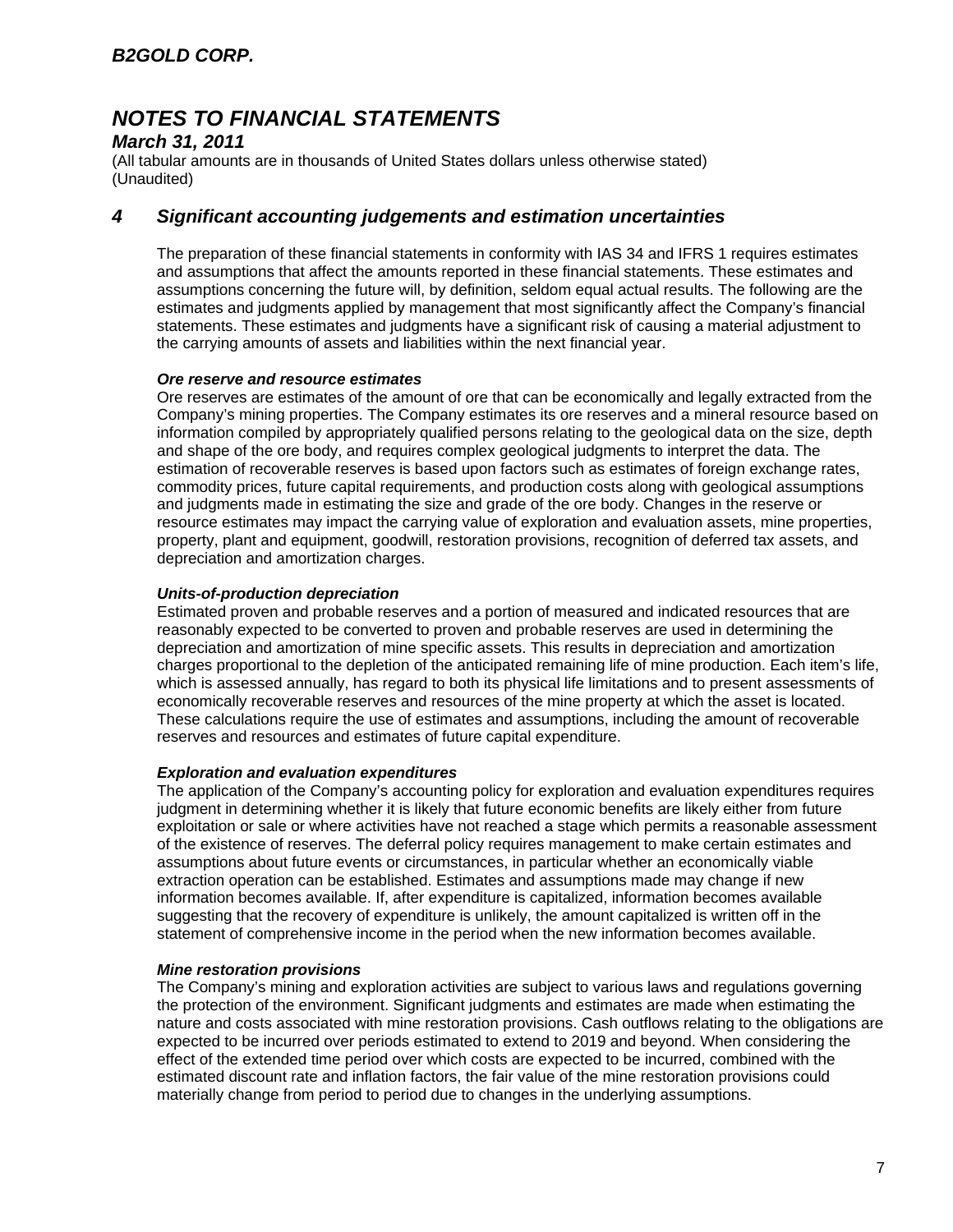## *March 31, 2011*

(All tabular amounts are in thousands of United States dollars unless otherwise stated) (Unaudited)

### *Deferred income taxes and valuation allowances*

The Company is periodically required to estimate the tax basis of assets and liabilities. Where applicable tax laws and regulations are either unclear or subject to varying interpretations, it is possible that changes in these estimates could occur that materially affect the amounts of deferred income tax assets and liabilities recorded in the financial statements. Changes in deferred tax assets and liabilities generally have a direct impact on earnings in the period that the changes occur.

Each period, the Company evaluates the likelihood of whether some portion or all of each deferred tax asset will not be realized. This evaluation is based on historic and future expected levels of taxable income, the pattern and timing of reversals of taxable temporary timing differences that give rise to deferred tax liabilities, and tax planning initiatives. Levels of future taxable income are affected by, among other things, market gold prices, production costs, quantities of proven and probable gold reserves, interest rates and foreign currency exchange rates.

## *5 Inventories*

|                          | As at<br>March 31,<br>2011<br>\$ | As at<br>December 31,<br>2010<br>\$ | As at<br>January 1,<br>2010<br>\$ |
|--------------------------|----------------------------------|-------------------------------------|-----------------------------------|
| Gold and silver bullion  | 2,703                            | 5,785                               | 203                               |
| In-process inventory     | 2,540                            | 2,696                               | 1,781                             |
| Ore stock-pile inventory | 363                              | 124                                 | 68                                |
| Materials and supplies   | 10.799                           | 10,833                              | 8,211                             |
|                          | 16.405                           | 19.438                              | 10,263                            |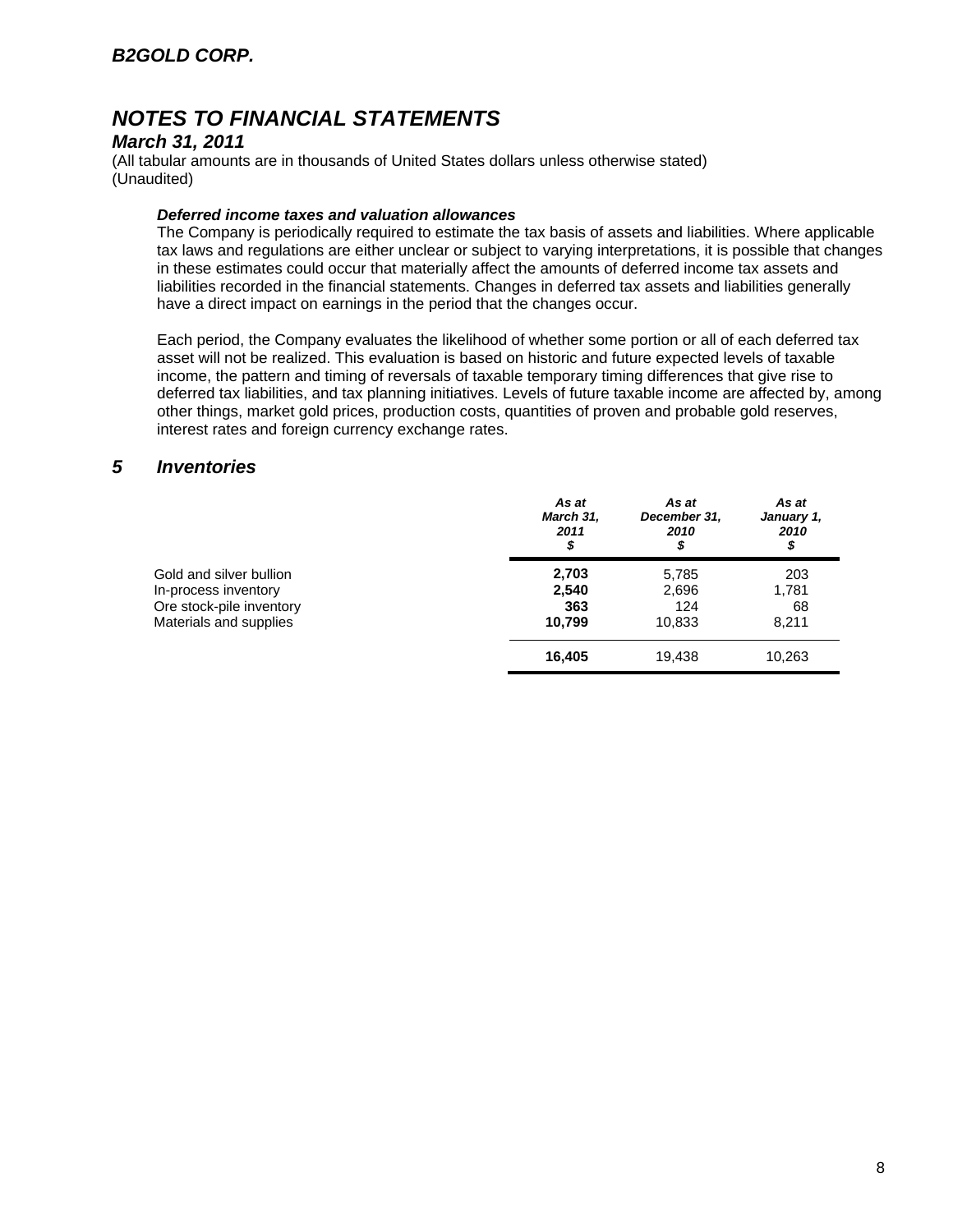## *B2GOLD CORP.*

# *NOTES TO FINANCIAL STATEMENTS*

## *March 31, 2011*

(All tabular amounts are in thousands of United States dollars unless otherwise stated) (Unaudited)

## *6 Mining interests*

|                                                                                                                    | As at<br>March 31,<br>2011<br>\$ | As at<br>December 31,<br>2010<br>\$ | As at<br>January 1,<br>2010<br>\$ |
|--------------------------------------------------------------------------------------------------------------------|----------------------------------|-------------------------------------|-----------------------------------|
| Property, plant & equipment (including mine development &<br>deferred stripping costs)<br>Libertad Mine, Nicaragua |                                  |                                     |                                   |
| Cost<br>Accumulated depreciation and depletion                                                                     | 131,448<br>(13, 169)             | 122,327<br>(9,657)                  | 101,280                           |
|                                                                                                                    | 118,279                          | 112,670                             | 101,280                           |
| Limon Mine, Nicaragua<br>Cost                                                                                      | 47,411                           | 41,657                              | 28,792                            |
| Accumulated depreciation and depletion                                                                             | (10, 891)                        | (9,207)                             | (2, 281)                          |
|                                                                                                                    | 36,520                           | 32,450                              | 26,511                            |
| Mineral properties "exploration & evaluation expenditures"<br>(including acquisition costs)<br>Mocoa, Colombia     | 23,407                           | 23,359                              | 22,958                            |
| Libertad (Jabali), Nicaragua                                                                                       | 3,066                            | 2,485                               |                                   |
| Radius, Nicaragua                                                                                                  | 2,163                            | 1,758                               | 345                               |
| Cebollati, Uruguay                                                                                                 | 1,951                            | 1,070                               |                                   |
| Calibre, Nicaragua                                                                                                 | 606                              | 238                                 | 241                               |
| Kupol East and West Licenses, Russia                                                                               |                                  |                                     | 7,840                             |
|                                                                                                                    | 31,193                           | 28,910                              | 31,384                            |
| Corporate & other                                                                                                  |                                  |                                     |                                   |
| Bellavista, Costa Rica<br>Office, furniture and equipment, net                                                     | 3,139<br>106                     | 2,841<br>16                         | 2,206<br>40                       |
|                                                                                                                    | 3,245                            | 2,857                               | 2,246                             |
|                                                                                                                    | 189,237                          | 176,887                             | 161,421                           |
| Investments (incorporated joint ventures)<br>accounted for using the equity method                                 |                                  |                                     |                                   |
| Gramalote, Colombia                                                                                                | 58,025                           | 54,648                              | 51,914                            |
| Quebradona, Colombia                                                                                               | 1,201                            | 1,000                               |                                   |
|                                                                                                                    | 59,226                           | 55,648                              | 51,914                            |
|                                                                                                                    | 248,463                          | 232,535                             | 213,335                           |

### *Libertad Mine*

The Libertad Mine achieved commercial production on February 1, 2010. Ore processing at the Libertad Mine began on December 15, 2009 with the first doré bar produced on January 5, 2010. Prior to commercial production on February 1, 2010, net revenues and expenses derived from Libertad mining activities (including \$0.7 million of gold sales revenue in January 2010) were included in mine development costs.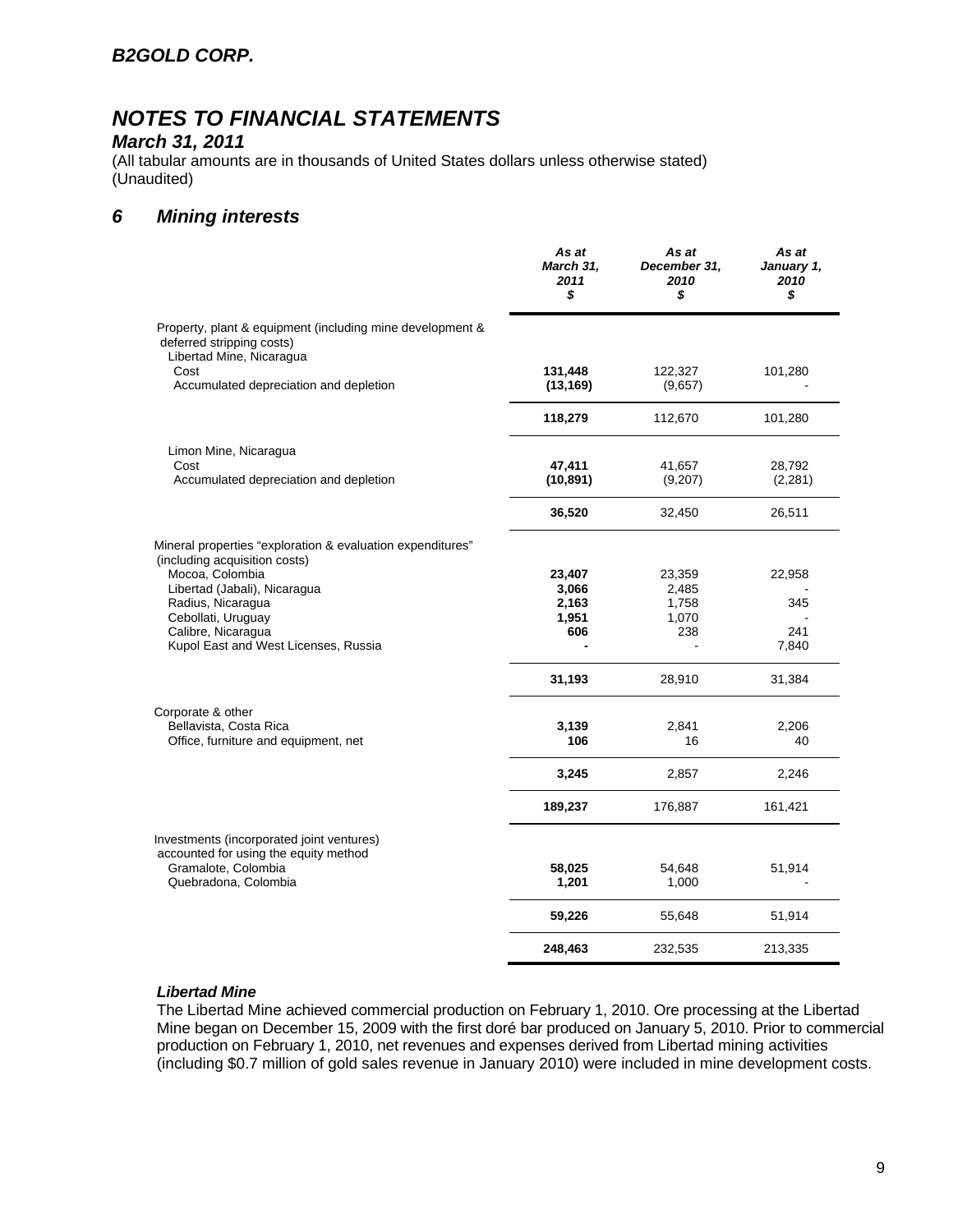## *March 31, 2011*

(All tabular amounts are in thousands of United States dollars unless otherwise stated) (Unaudited)

## *7 Credit Facility*

The Company entered into an agreement relating to a \$20 million secured revolving credit facility (the "Credit Facility") with Macquarie Bank Limited ("Macquarie") on November 6, 2009. The term of the Credit Facility is for two years with a maturity date of December 31, 2011 and an interest rate of LIBOR plus 5.5%. Under the Credit Facility, the Company granted a general security agreement over its assets and the shares and assets of certain of the Company's material subsidiaries, and certain of the Company's material subsidiaries guaranteed the obligations of the Company relating to the Credit Facility. On February 12, 2010, the Company entered into an amending agreement relating to the Credit Facility pursuant to which the Credit Facility was increased to \$25 million.

As at December 31, 2009, the Company had drawn down a total of \$13.5 million under the Credit Facility and an additional \$7.5 million in the first and second quarters of 2010. In the third quarter of 2010, the balance owing under the Credit Facility was fully repaid (\$20 million on August 30, 2010 and \$1 million on May 21, 2010). Accordingly, \$25 million remains available for draw down as at March 31, 2011.

## *8 Mine restoration provisions*

The Company's mine restoration provisions consist primarily of costs associated with mine reclamation and closure activities. These activities, which tend to be site specific, generally include costs for earthworks, including detoxification and recontouring, revegetation, water treatment and demolition. In calculating the fair value of the Company's mine restoration provisions as at March 31, 2011, management used a risk-free rate applicable to each geographic location ranging from 3% to 5% and inflation rates ranging from 3% to 5%. The undiscounted cash flows, before inflation adjustments, estimated to settle the mine restoration provisions was approximately \$22.3 million at March 31, 2011.

The following table shows the movement in the liability for mine restoration provisions:

|                              | For the three<br>months<br>ended<br>March 31, 2011<br>\$ | For the year<br>ended<br>December 31,<br>2010<br>\$ |
|------------------------------|----------------------------------------------------------|-----------------------------------------------------|
| Balance, beginning of period | 20,103                                                   | 15,588                                              |
| Reclamation spending         | (242)                                                    | (1, 417)                                            |
| Accretion expense            | 298                                                      | 1,192                                               |
| Change in obligation         | 1,396                                                    | 4,740                                               |
| Balance, end of period       | 21,555                                                   | 20,103                                              |
| Less: current portion        | (1,389)                                                  | (1,389)                                             |
|                              | 20,166                                                   | 18,714                                              |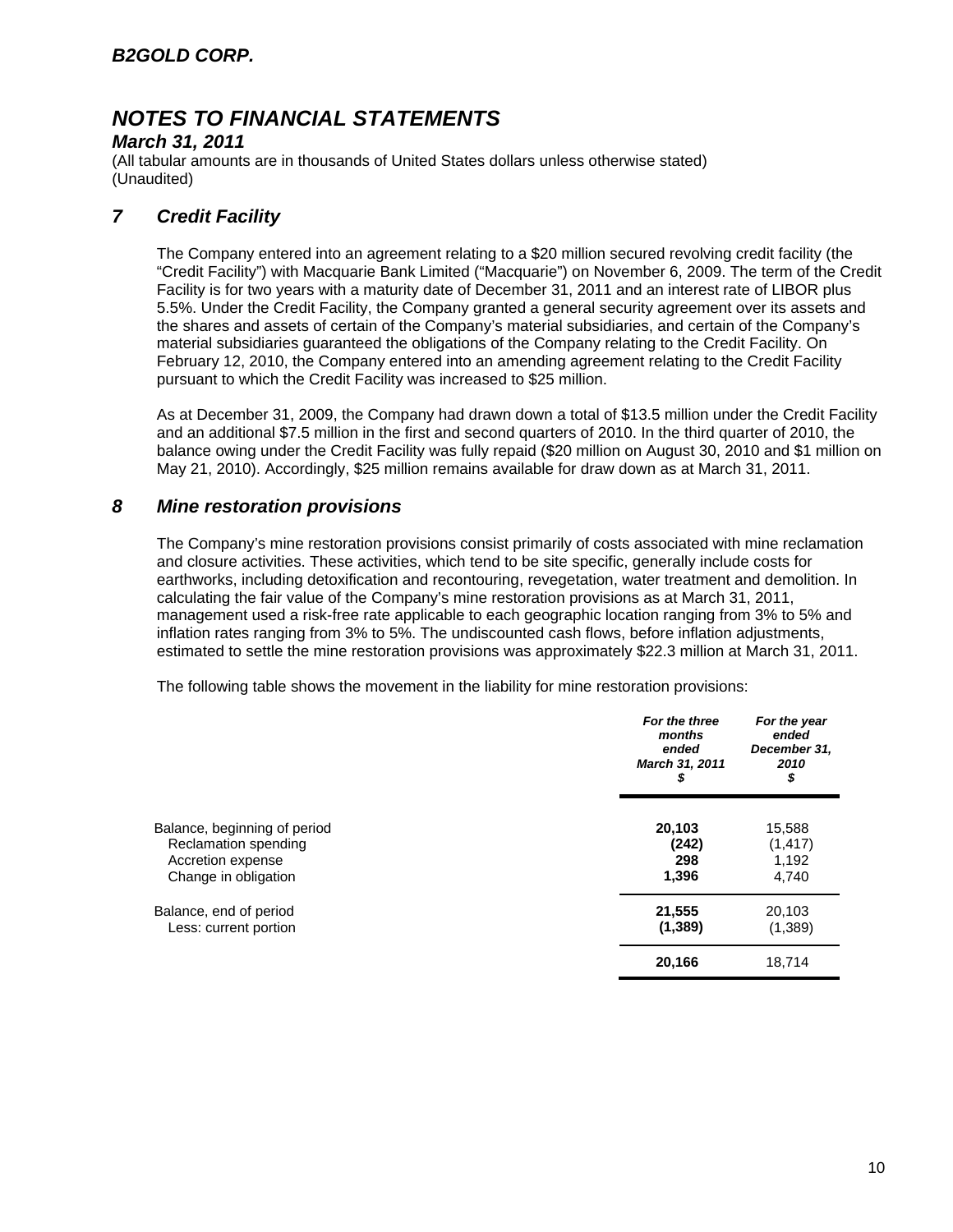### *March 31, 2011*

(All tabular amounts are in thousands of United States dollars unless otherwise stated) (Unaudited)

## *9 Capital stock*

The Company's authorized share capital consists of an unlimited number of common shares and an unlimited number of preferred shares. At March 31, 2011, the Company had 338,411,140 common shares outstanding and no preferred shares outstanding.

|                                                                                                                                                                        | For the three months<br>ended<br>March 31, 2011 |                     | For the year<br>ended<br>December 31, 2010 |                           |
|------------------------------------------------------------------------------------------------------------------------------------------------------------------------|-------------------------------------------------|---------------------|--------------------------------------------|---------------------------|
|                                                                                                                                                                        | <b>Shares</b><br>(1000's)                       | <b>Amount</b><br>\$ | <b>Shares</b><br>('000's)                  | <b>Amount</b><br>\$       |
| Balance, beginning of period                                                                                                                                           | 337,570                                         | 312,829             | 282,531                                    | 233,842                   |
| Issued during the year:<br>For cash, on exercise of options<br>For cash, net of costs<br>For cash, on exercise of warrants<br>Transfer to share capital the fair value | 841                                             | 871                 | 4,388<br>25,624<br>25,027                  | 3,730<br>29,157<br>24,229 |
| assigned to share purchase warrants<br>exercised from derivative liability<br>Transfer to share capital the fair value<br>assigned to stock options/share purchase     |                                                 |                     |                                            | 16,260                    |
| warrants exercised from contributed<br>surplus                                                                                                                         |                                                 | 381                 |                                            | 5,611                     |
|                                                                                                                                                                        | 841                                             | 1,252               | 55,039                                     | 78,987                    |
| Balance, end of period                                                                                                                                                 | 338,411                                         | 314,081             | 337,570                                    | 312,829                   |

On February 18, 2010, the Company completed a bought deal equity financing and issued 25,624,111 common shares, including 3,342,276 common shares issued on exercise of the over-allotment option, at Cdn.\$1.25 per share, for gross proceeds of approximately Cdn.\$32 million. As part of the offering, AngloGold exercised its pre-emptive right granted by the Company to maintain its percentage of holdings of approximately 10% of the common shares of the Company by acquiring 2,624,111 common shares. The Company paid the underwriters a commission equal to 5% of the gross proceeds of the offering upon closing, excluding the common shares purchased by AngloGold for which no commission was payable, for an aggregate commission of Cdn.\$1.44 million.

#### *Stock options*

On January 21, 2011, approximately 0.9 million stock options were granted to employees with an exercise price of Cdn.\$2.31 per share. These stock options have a term of five years and expire on January 20, 2016. One-third of these options will vest on January 21, 2012, another one-third will vest on January 20, 2013 and the remainder will vest on January 21, 2014. The estimated fair value of these options totalling approximately \$1 million is being recognized over the vesting period. The fair value was estimated at \$1.19 per option at the grant date using the Black-Scholes option pricing model based on a risk-free annual interest rate of approximately 1.95%, an expected life of 3.5 years, an expected volatility of 72%, and a dividend yield rate of nil.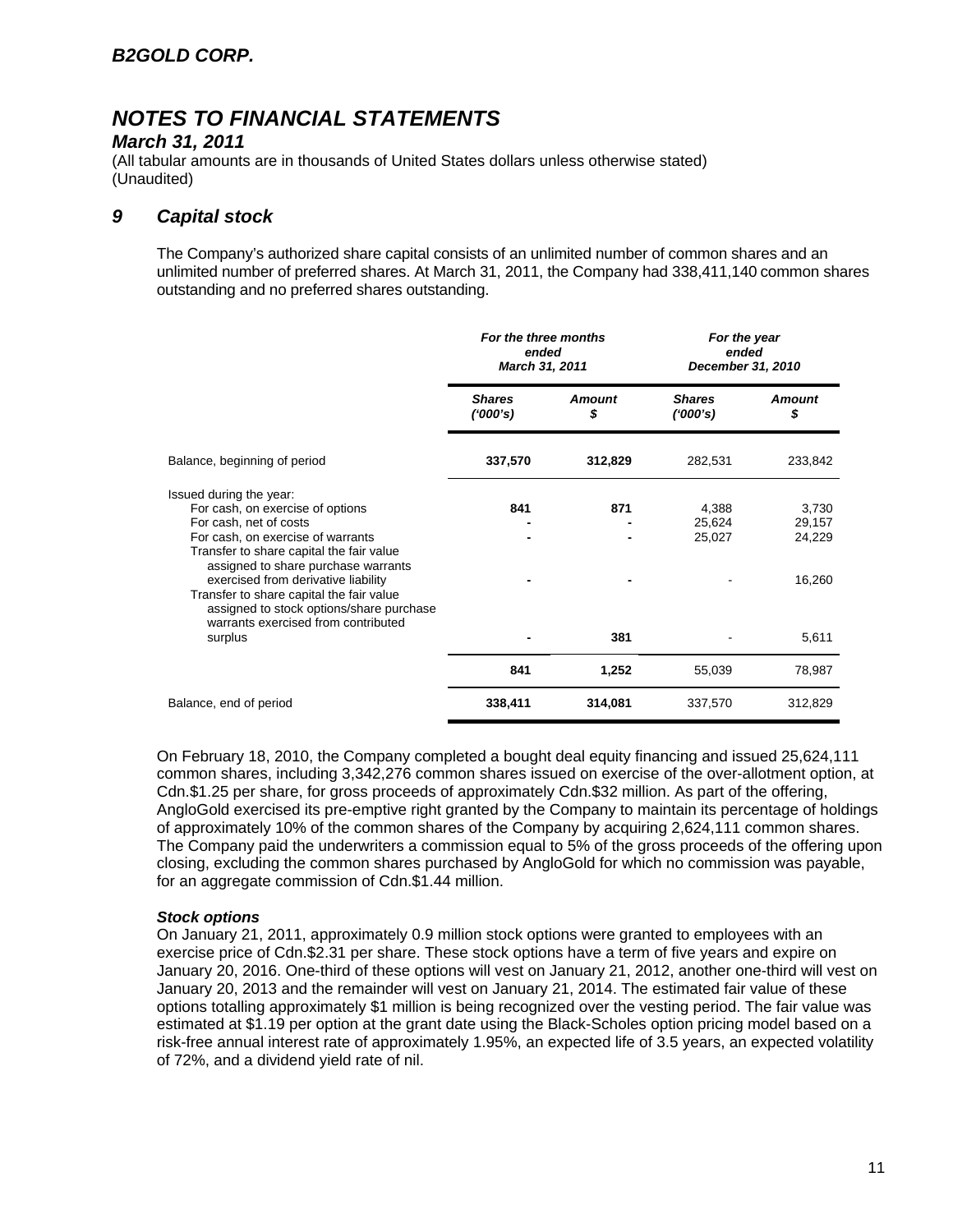## *March 31, 2011*

(All tabular amounts are in thousands of United States dollars unless otherwise stated) (Unaudited)

Option pricing models require the input of highly subjective assumptions regarding the expected volatility. Changes in assumptions can materially affect the fair value estimate, and therefore, the existing models do not necessarily provide a reliable measure of the fair value of the Company's stock options at date of grant.

A summary of changes to stock options outstanding:

|                                  | <b>Number of</b><br>outstanding<br>options<br>(1000's) | <b>Weighted-</b><br>average<br>exercise price<br>$(in$ $Cdn.S)$ |
|----------------------------------|--------------------------------------------------------|-----------------------------------------------------------------|
| Outstanding at December 31, 2009 | 22,220                                                 | 1.38                                                            |
| Granted                          | 3,795                                                  | 2.01                                                            |
| Exercised                        | (4,388)                                                | 0.87                                                            |
| Forfeited/expired                | (5,998)                                                | 2.22                                                            |
| Outstanding at December 31, 2010 | 15,629                                                 | 1.35                                                            |
| Granted                          | 868                                                    | 2.31                                                            |
| Exercised                        | (841)                                                  | 1.02                                                            |
| Forfeited/expired                | (14)                                                   | 1.33                                                            |
| Outstanding at March 31, 2011    | 15,642                                                 | 1.42                                                            |

Stock options outstanding and exercisable as at March 31, 2011 are as follows:

|                                           | <b>Range of</b><br>exercise price<br>$(in$ $Cdn.S)$ | Number of<br>outstanding<br>options<br>('000's) | <b>Weighted-</b><br>average<br>years<br>to expiry | <b>Weighted-</b><br>average<br>exercise<br>price<br>$(in$ $Cdn.S)$ | <b>Number of</b><br>exercisable<br>options<br>(1000's) | <b>Weighted-</b><br>average<br>exercise<br>price<br>(in Cdn.\$) |
|-------------------------------------------|-----------------------------------------------------|-------------------------------------------------|---------------------------------------------------|--------------------------------------------------------------------|--------------------------------------------------------|-----------------------------------------------------------------|
| Issued:                                   |                                                     |                                                 |                                                   |                                                                    |                                                        |                                                                 |
| 2009 (Central Sun<br>replacement options) | $0.95 - 3.72$                                       | 5,603                                           | 1.13                                              | 1.54                                                               | 5,603                                                  | 1.54                                                            |
| 2009                                      | 0.80                                                | 5,766                                           | 3.37                                              | 0.80                                                               | 5.766                                                  | 0.80                                                            |
| 2010                                      | $1.25 - 2.57$                                       | 3.405                                           | 4.40                                              | 2.07                                                               | 976                                                    | 1.34                                                            |
| 2011                                      | 2.31                                                | 868                                             | 4.94                                              | 2.31                                                               | $\overline{\phantom{a}}$                               | 2.31                                                            |
|                                           |                                                     | 15,642                                          | 2.88                                              | 1.42                                                               | 12,345                                                 | 1.18                                                            |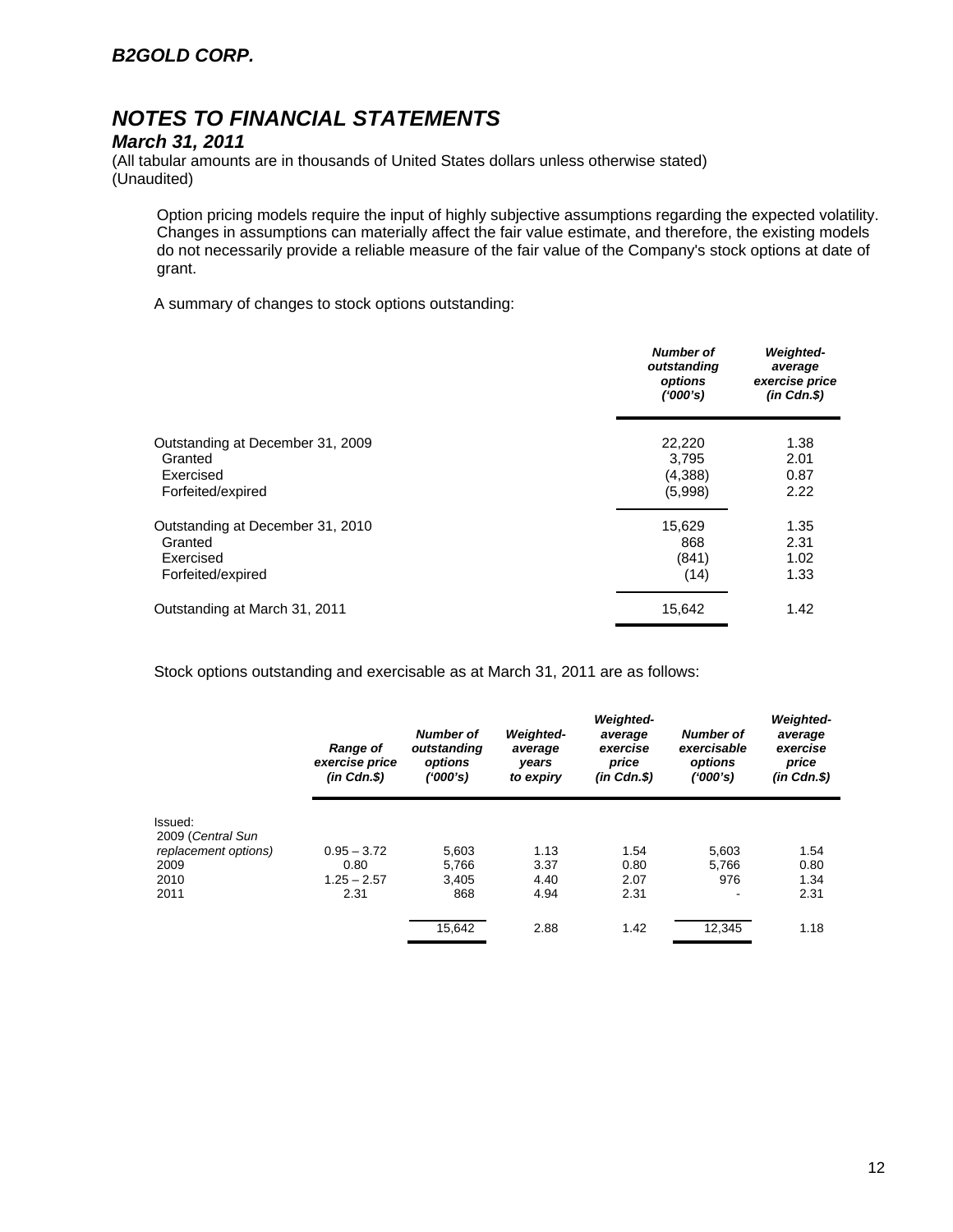## *March 31, 2011*

(All tabular amounts are in thousands of United States dollars unless otherwise stated) (Unaudited)

#### *Share purchase warrants*

A summary of changes to share purchase warrants outstanding:

|                                                          | <b>Number of</b><br>outstanding<br>warrants<br>(1000's) | <b>Weighted-</b><br>average<br>exercise price<br>$(in$ $Cdn.S)$ |  |
|----------------------------------------------------------|---------------------------------------------------------|-----------------------------------------------------------------|--|
| Outstanding at December 31, 2009<br>Exercised<br>Expired | 51.015<br>(25,027)<br>(2,588)                           | 2.21<br>0.98<br>2.09                                            |  |
| Outstanding at March 31, 2011 and December 31, 2010      | 23,400                                                  | 3.54                                                            |  |

As at March 31, 2011, the following warrants to purchase common shares of the Company were outstanding:

|                                                                                                                                            | <b>Number of</b><br>outstanding<br>and<br>exercisable<br>warrants<br>(1000's) | <b>Exercise price</b><br>$(in$ $Cdn.S)$ |
|--------------------------------------------------------------------------------------------------------------------------------------------|-------------------------------------------------------------------------------|-----------------------------------------|
| Expiring November 9, 2012 (Macquarie warrants)<br>Expiring May 15, 2011 (AngloGold warrants)<br>Expiring May 15, 2011 (AngloGold warrants) | 2,000<br>11,000<br>10.400                                                     | 0.97<br>3.34<br>4.25                    |
|                                                                                                                                            | 23,400                                                                        | 3.54                                    |

Included in the above table are 21.4 million warrants issued to AngloGold on May 15, 2008 (pursuant to the "Agreement to Amend the Relationship, Farm-Out and Joint Venture Agreement and regarding Gramalote Limited and Other Matters"). The AngloGold warrants are exercisable at any time prior to May 15, 2011 and consist of 11 million warrants exercisable at a price of Cdn.\$3.34 per share and 10.4 million warrants exercisable at a price of Cdn.\$4.25 per share. Also included above are 2 million warrants issued to Macquarie Bank Limited ("Macquarie warrants") on November 6, 2009 as partial consideration for a revolving credit facility. Subsequent to March 31, 2011, the Macquarie warrants were fully exercised on April 12, 2011 and the AngloGold warrants expired unexercised on May 15, 2011.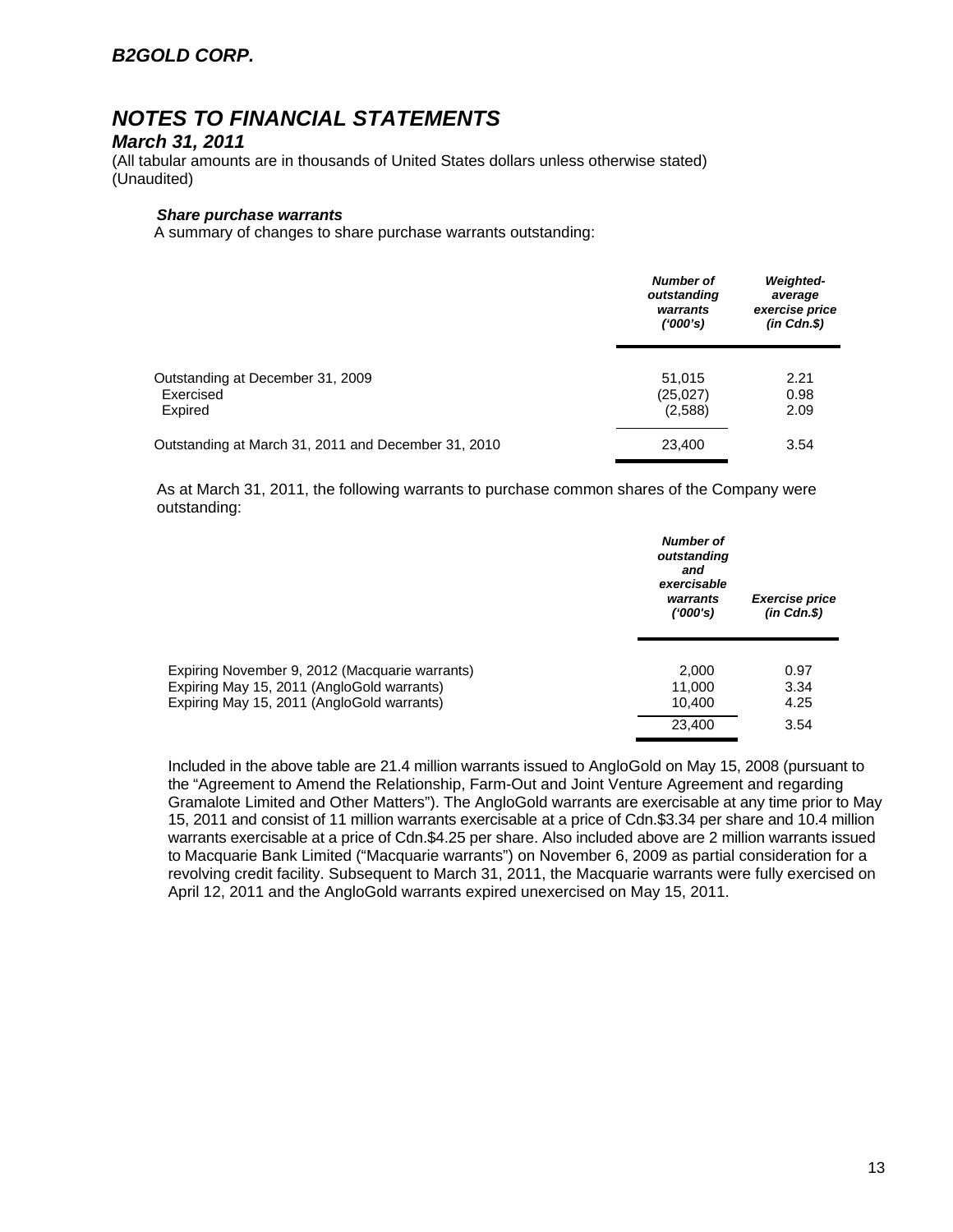## *March 31, 2011*

(All tabular amounts are in thousands of United States dollars unless otherwise stated) (Unaudited)

The following table shows the changes in the category "Value assigned to stock options and share purchase warrants" as presented under shareholders' equity on the balance sheets:

|                                                                                                                           | For the three<br>months<br>ended<br>March 31,<br>2011<br>\$ | For the<br>year<br>ended<br>Dec. 31,<br>2010<br>\$ |  |
|---------------------------------------------------------------------------------------------------------------------------|-------------------------------------------------------------|----------------------------------------------------|--|
| Balance, beginning of period                                                                                              | 19.971                                                      | 23.212                                             |  |
| Stock-based compensation - expensed                                                                                       | 570                                                         | 1,943                                              |  |
| Stock-based compensation - capitalized to mining interests<br>Transfer to share capital on the exercise of stock options/ | 72                                                          | 427                                                |  |
| share purchase warrants                                                                                                   | (381)                                                       | (5,611)                                            |  |
| Balance, end of period                                                                                                    | 20,232                                                      | 19.971                                             |  |

## *10 Supplementary cash flow information*

Supplementary disclosure of cash flow information is provided in the table below:

|                                                                                          | For the three<br>months ended<br>March 31,<br>2011<br>\$ | For the three<br>months ended<br>March 31,<br>2010<br>\$ |  |
|------------------------------------------------------------------------------------------|----------------------------------------------------------|----------------------------------------------------------|--|
| Non-cash investing and financing activities:<br>Stock-based compensation, capitalized to |                                                          |                                                          |  |
| resource property interests<br>Accounts payable and accrued liabilities relating         | 72                                                       | 157                                                      |  |
| to resource property expenditures                                                        |                                                          | 2.492                                                    |  |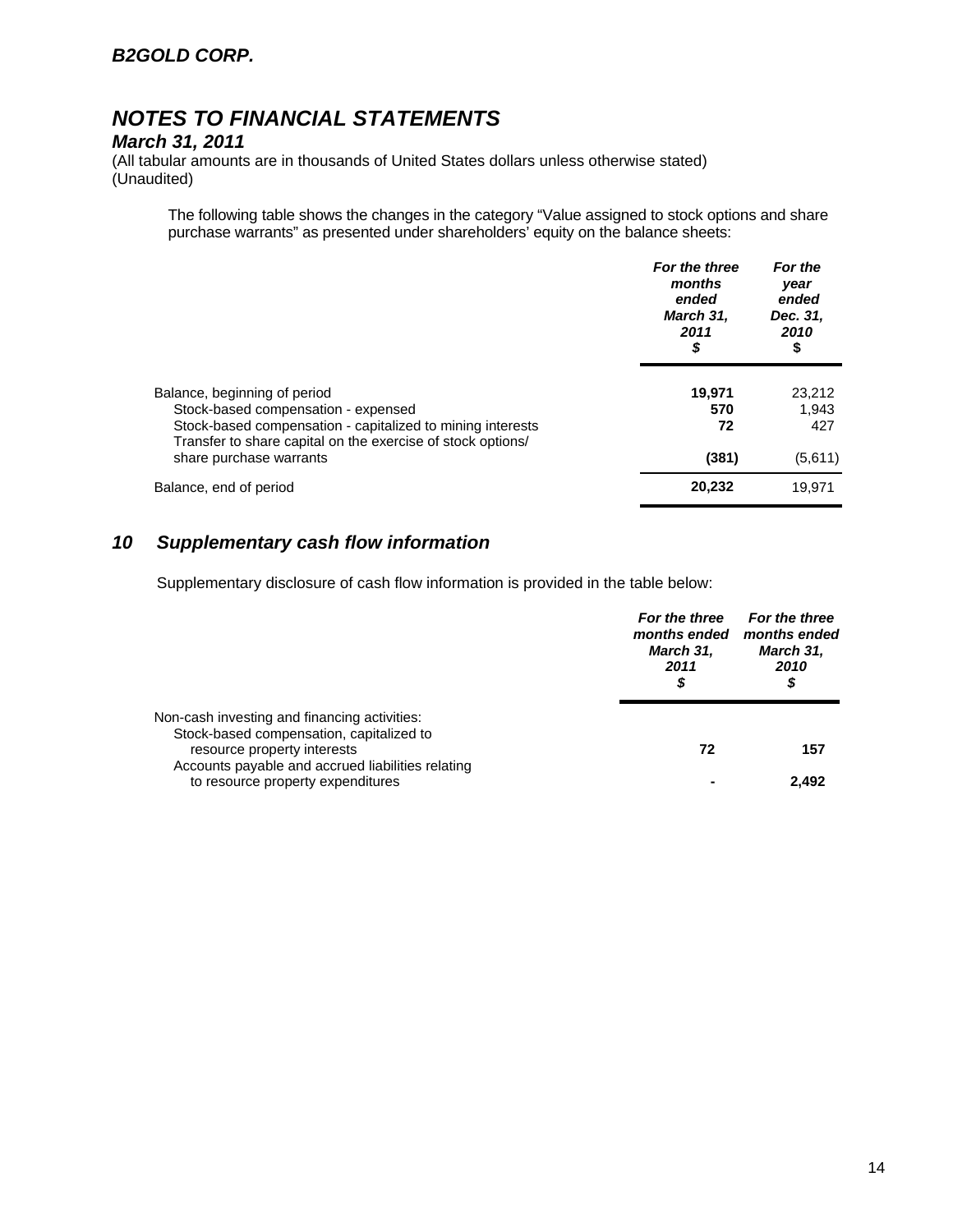## *March 31, 2011*

(All tabular amounts are in thousands of United States dollars unless otherwise stated) (Unaudited)

## *11 Segmented information*

The Company's reportable segments for the three months ended March 31, 2011 and 2010 are summarized in the following tables. The Libertad Mine achieved commercial production on February 1, 2010 following the completion of the conversion of the Libertad Mine from a heap leach mine to a conventional milling operation.

|                                | <b>Limon Mine</b><br>\$ | Libertad<br>Mine<br>\$ | <b>Other</b><br><b>Mineral</b><br><b>Properties</b><br>\$ | Corporate &<br><b>Other</b><br>\$ | <b>Total</b><br>\$ |
|--------------------------------|-------------------------|------------------------|-----------------------------------------------------------|-----------------------------------|--------------------|
| <b>Gold revenue</b>            | 15,473                  | 38,028                 | ۰                                                         | ۰                                 | 53,501             |
| <b>Net income (loss)</b>       | 2,227                   | 14,280                 | -                                                         | (5,096)                           | 11,411             |
| <b>Capital</b><br>expenditures | 5,119                   | 9,000                  | 5,250                                                     | 393                               | 19,762             |

#### *For the three months ended March 31, 2011*

#### *For the three months ended March 31, 2010*

|                                | <b>Limon Mine</b><br>\$ | Libertad<br><b>Mine</b><br>\$ | <b>Other</b><br><b>Mineral</b><br><b>Properties</b><br>\$ | Corporate &<br><b>Other</b><br>\$ | <b>Total</b><br>\$ |
|--------------------------------|-------------------------|-------------------------------|-----------------------------------------------------------|-----------------------------------|--------------------|
| <b>Gold revenue</b>            | 10,530                  | 6,521                         | ۰                                                         | -                                 | 17,051             |
| Net income (loss)              | 1,705                   | (1, 131)                      | ٠                                                         | (4, 879)                          | (4, 305)           |
| <b>Capital</b><br>expenditures | 1,708                   | 11,027                        | 2,572                                                     | 261                               | 15,568             |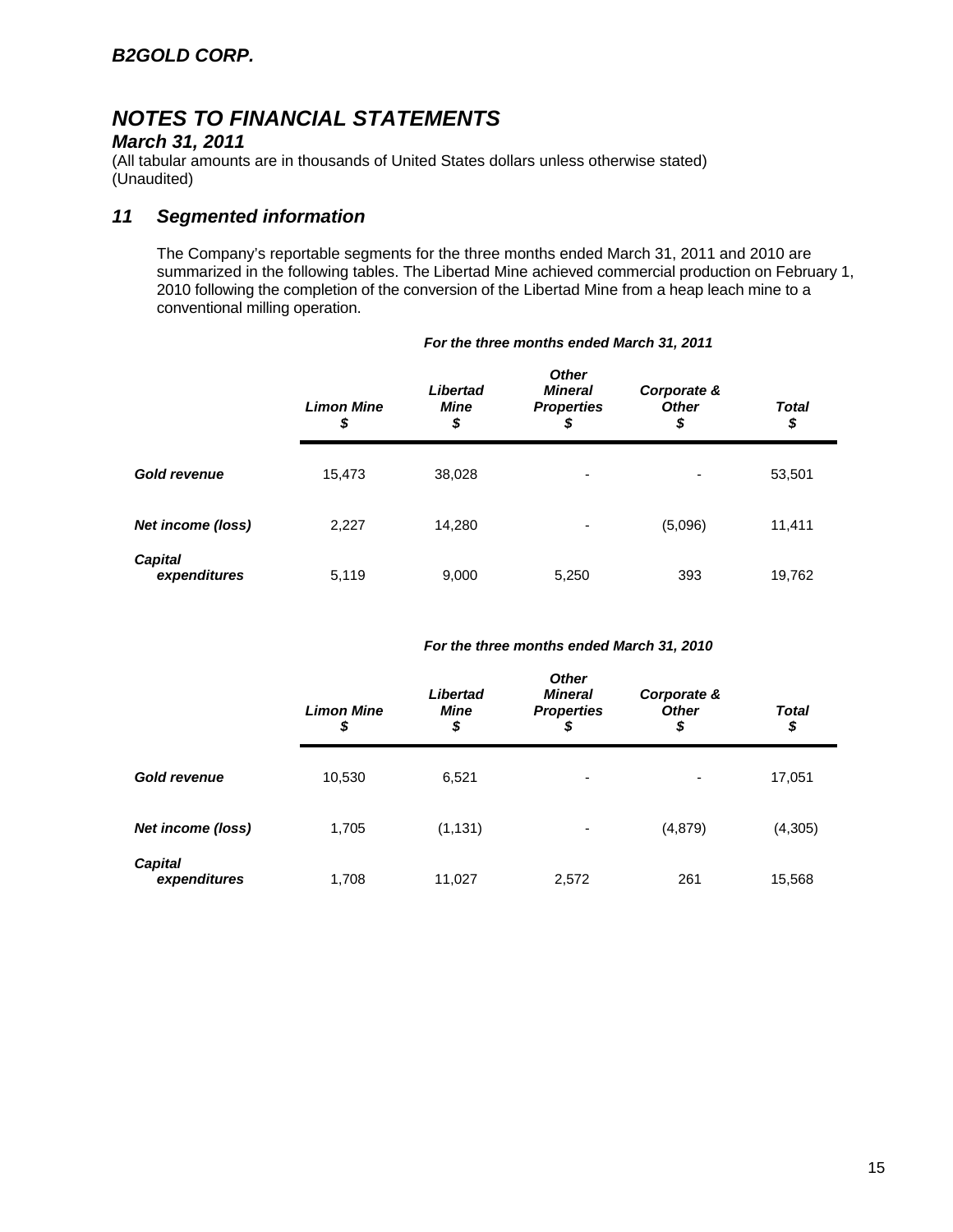## *B2GOLD CORP.*

# *NOTES TO FINANCIAL STATEMENTS*

### *March 31, 2011*

(All tabular amounts are in thousands of United States dollars unless otherwise stated) (Unaudited)

The Company's mining interests are located in the following geographical locations

|                  | As at<br>March 31,<br>2011<br>\$ | As at<br>December 31,<br>2010<br>\$ |
|------------------|----------------------------------|-------------------------------------|
| Mining interests |                                  |                                     |
| Nicaragua        | 160,634                          | 149,601                             |
| Colombia         | 82,633                           | 79,007                              |
| Costa Rica       | 3,139                            | 2,841                               |
| Uruguay          | 1,951                            | 1,070                               |
| Canada           | 106                              | 16                                  |
|                  | 248,463                          | 232,535                             |

## *12 Compensation of key management*

Key management includes the Company's directors, members of the Executive Committee and members of Senior Management. Compensation to key management included:

| $\blacksquare$<br>Salaries and short-term employee benefits<br>Share-based payments | months<br>ended<br>March 31,<br>2011<br>\$ | For the three For the three<br>months<br>ended<br>March 31,<br>2010<br>\$ |  |
|-------------------------------------------------------------------------------------|--------------------------------------------|---------------------------------------------------------------------------|--|
|                                                                                     | 2,116                                      | 390<br>128                                                                |  |
|                                                                                     | 2,116                                      | 518                                                                       |  |

The increase in salaries and short-term employee benefits in the first quarter of 2011 compared to the same period in 2010 related mainly to bonuses paid to senior management in January 2011.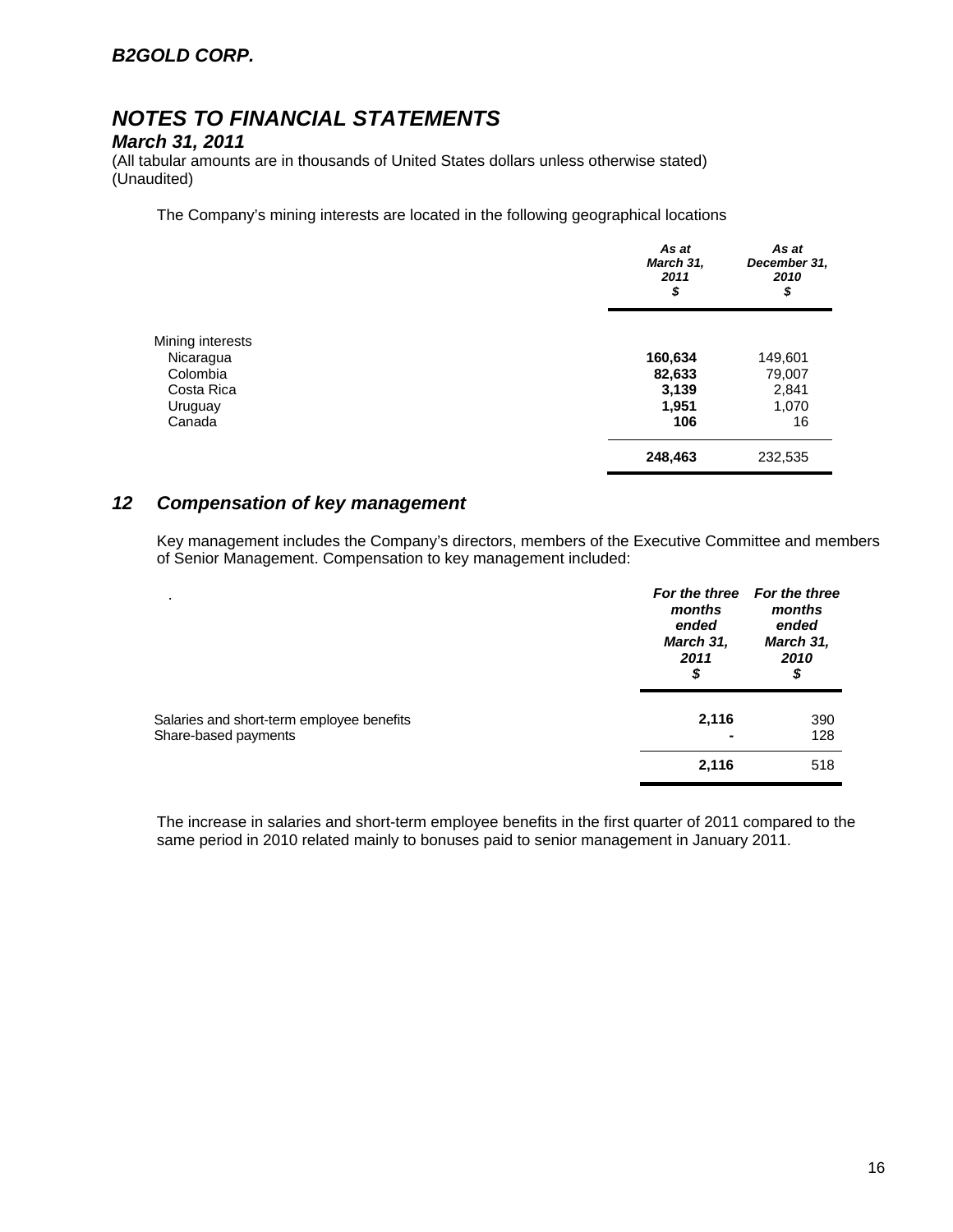### *March 31, 2011*

(All tabular amounts are in thousands of United States dollars unless otherwise stated) (Unaudited)

## *13 Transition to International Financial Reporting Standards*

Effective January 1, 2011, Canadian publicly listed entities are required to prepare their financial statements in accordance with IFRS instead of Canadian GAAP. This mandate applies to interim reporting periods in 2011 and requires the 2010 comparative financial information to be in accordance with IFRS. Accordingly, although the Company is a first time reporter under IFRS in 2011, the underlying conversion is based on an effective transition date of January 1, 2010.

The Company has applied the following transition exceptions and exemptions to full retrospective application of IFRS:

### *Business combinations*

The Company elected to utilize the option in IFRS 1 to not apply IFRS 3R Business Combinations ("IFRS 3R") retrospectively to business combinations prior to January 1, 2010 and to apply IFRS 3R prospectively to business combinations on or after the January 1, 2010 transition date. The impact of this policy decision is that all prior business combinations will continue to be accounted for as originally recorded under Canadian GAAP. There were no business combinations during 2010.

### *Borrowing costs*

The Company elected the option in IFRS 1 to not apply IAS 23 retrospectively to borrowing costs prior to January 1, 2010. The impact of this policy decision is that all previously expensed interest and related borrowing costs to January 1, 2010 will continue to be accounted for as originally recorded under Canadian GAAP.

#### *Share based payments*

The Company elected the transition exemption available to not retrospectively apply the IFRS 2 calculation method to any share options granted and\or vested before January 1, 2010.

### *Mine restoration provisions*

The Company elected to apply the exemption from full retrospective application of decommissioning provisions as allowed under IFRS 1. As such, the Company has re-measured the provisions as at January 1, 2010 under IAS 37 'Provisions, contingent liabilities and contingent assets'; estimated the amount to be included in the cost of the related asset by discounting the liability to the date at which the liability first arose using best estimates of the historical risk-free interest rates; and recalculated the related accumulated depreciation, depletion and amortization under IFRS up to the transition date.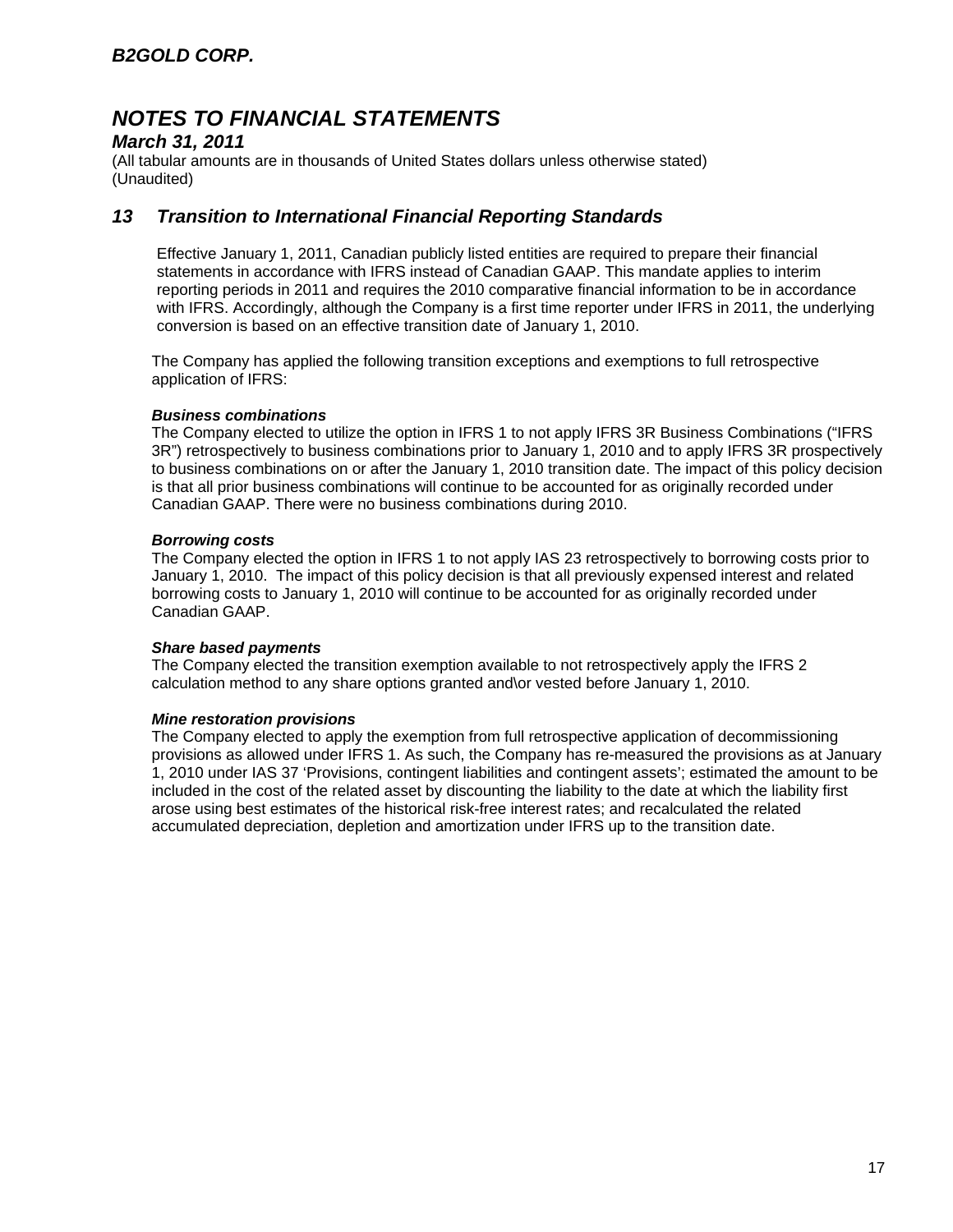## *March 31, 2011*

(All tabular amounts are in thousands of United States dollars unless otherwise stated) (Unaudited)

The Canadian GAAP and IFRS statements of equity as at January 1, 2010 (date of transition to IFRS), March 31, 2010 and December 31, 2010 have been reconciled as follows:

|                                                                                                                                                                                          | <b>Notes</b><br>(see<br>below) | As at<br>December 31,<br>2010<br>\$ | As at<br>March 31,<br>2010<br>\$ | As at<br>January 1,<br>2010<br>\$ |
|------------------------------------------------------------------------------------------------------------------------------------------------------------------------------------------|--------------------------------|-------------------------------------|----------------------------------|-----------------------------------|
| Equity as reported under Canadian GAAP                                                                                                                                                   |                                | 288,639                             | 225,692                          | 199,663                           |
| <b>IFRS</b> adjustments:<br>Derivative instrument ("share purchase warrants")<br>- to reclassify the fair value at the date of grant<br>from contributed surplus to derivative liability | (i)                            | (4,588)                             | (4,588)                          | (4,588)                           |
| - cumulative derivative losses incurred on<br>revaluation of warrants<br>- transfer to share capital the fair value from                                                                 |                                | (11, 672)                           | (1,728)                          | (1,688)                           |
| derivative liability upon exercise of the warrants                                                                                                                                       |                                | 16,260                              |                                  |                                   |
| Mine restoration provisions                                                                                                                                                              | (ii)                           | 234                                 | (27)                             | (54)                              |
| Borrowing costs                                                                                                                                                                          | (iii)<br>(iv)                  | 797                                 | 542                              |                                   |
| Depreciation<br>Deferred income taxes                                                                                                                                                    | (v)                            | (434)<br>895                        | (33)<br>808                      | 1,021                             |
|                                                                                                                                                                                          |                                | 1,492                               | (5,026)                          | (5,309)                           |
| Equity as reported under IFRS                                                                                                                                                            |                                | 290,131                             | 220,666                          | 194,354                           |

The Canadian GAAP and IFRS statements of total comprehensive income for the three months ended March 31, 2010 and the year ended December 31, 2010 have been reconciled as follows:

|                                                             | <b>Notes</b><br>(see<br>below) | For the<br>three months<br>ended<br><b>March 31, 2010</b><br>S | For the year<br>ended<br>December 31,<br>2010<br>\$ |
|-------------------------------------------------------------|--------------------------------|----------------------------------------------------------------|-----------------------------------------------------|
| Comprehensive income (loss) as reported under Canadian GAAP |                                | (4,588)                                                        | 29,490                                              |
| <b>IFRS</b> adjustments:                                    |                                |                                                                |                                                     |
| Derivative instrument loss ("share purchase warrants")      | (i)                            | (40)                                                           | (9,984)                                             |
| Mine restoration provisions                                 | (ii)                           | 27                                                             | 287                                                 |
| Borrowing costs                                             | (iii)                          | 542                                                            | 797                                                 |
| Depreciation                                                | (iv)                           | (33)                                                           | (434)                                               |
| Deferred income taxes                                       | (v)                            | (213)                                                          | (125)                                               |
|                                                             |                                | 283                                                            | (9,459)                                             |
| Comprehensive income (loss) as reported under IFRS          |                                | (4,305)                                                        | 20,031                                              |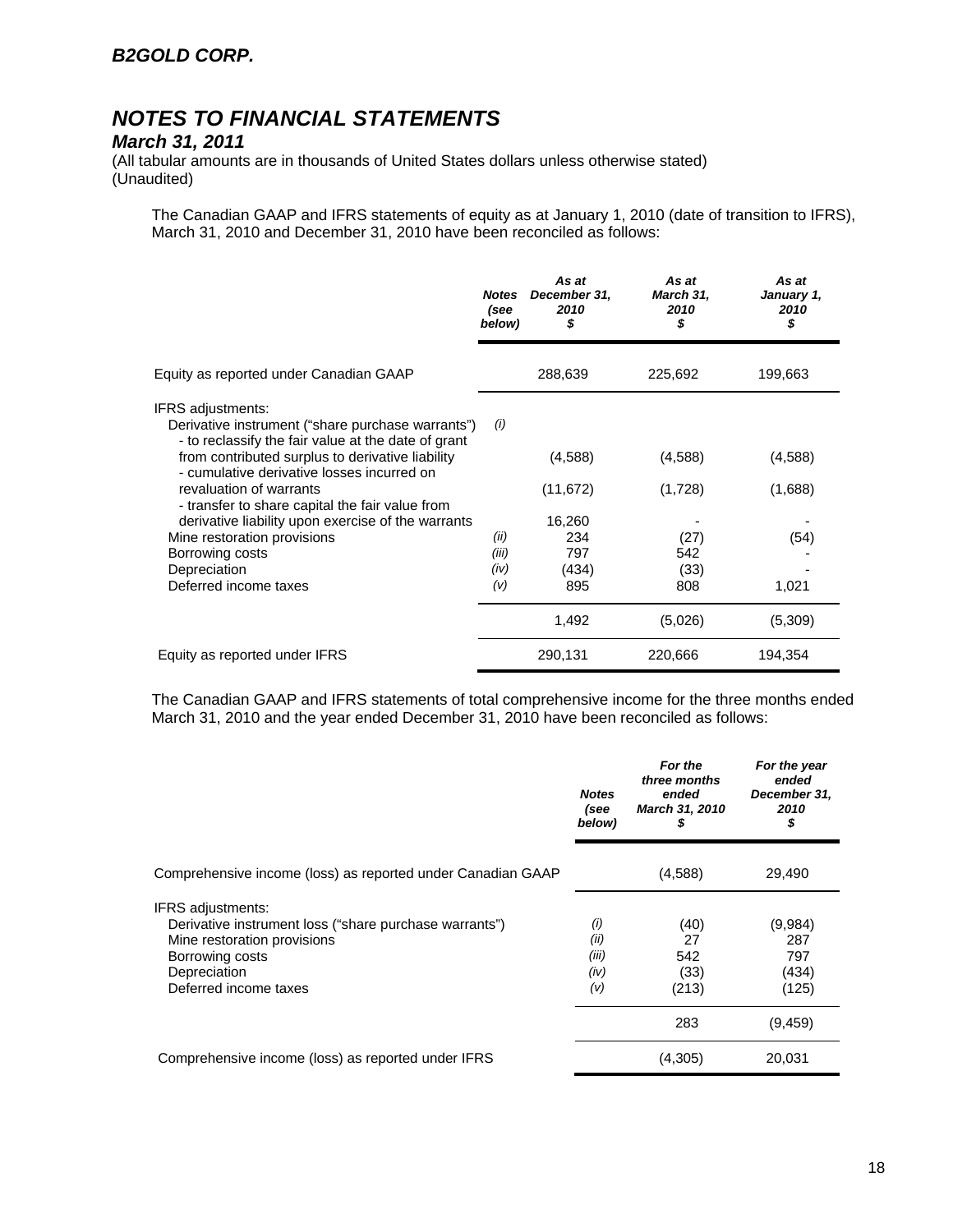## *March 31, 2011*

(All tabular amounts are in thousands of United States dollars unless otherwise stated) (Unaudited)

The Canadian GAAP and IFRS consolidated balance sheets as at January 1, 2010 have been reconciled as follows:

|                                                                                                                                                                   | <b>Notes</b><br>(see<br>below) | As at<br>December31,<br>2009<br>"Canadian<br>GAAP" |                                           | <b>Effect of</b><br>conversion to<br><b>IFRS</b> |              | As at<br>January 1,<br>2010<br>"IFRS<br><b>GAAP</b> " |
|-------------------------------------------------------------------------------------------------------------------------------------------------------------------|--------------------------------|----------------------------------------------------|-------------------------------------------|--------------------------------------------------|--------------|-------------------------------------------------------|
| <b>Assets</b>                                                                                                                                                     |                                |                                                    |                                           |                                                  |              |                                                       |
| <b>Current</b>                                                                                                                                                    |                                |                                                    |                                           |                                                  |              |                                                       |
| Cash and cash equivalents<br>Accounts receivable and prepaids<br>Value-added and other tax receivables<br>Inventories<br>Marketable securities<br>Note receivable | \$                             | 2,924<br>4,925<br>3,173<br>10,263<br>369<br>1,700  | \$                                        |                                                  | \$           | 2,924<br>4,925<br>3,173<br>10,263<br>369<br>1,700     |
|                                                                                                                                                                   |                                | 23,354                                             |                                           | ÷                                                |              | 23,354                                                |
| <b>Mining interests</b>                                                                                                                                           | (v)<br>(ii)                    | 222,220                                            |                                           | (10, 595)<br>1,710                               |              | 213,335                                               |
| Other assets                                                                                                                                                      |                                | 1,780                                              |                                           |                                                  |              | 1,780                                                 |
|                                                                                                                                                                   | \$                             | 247,354                                            | \$                                        | (8,885)                                          | \$           | 238,469                                               |
| <b>Liabilities</b>                                                                                                                                                |                                |                                                    |                                           |                                                  |              |                                                       |
| <b>Current</b>                                                                                                                                                    |                                |                                                    |                                           |                                                  |              |                                                       |
| Accounts payable and accrued liabilities<br>Current portion of mine restoration provisions<br>Related party loans<br>Derivative instrument                        | \$<br>(i)                      | 10,051<br>658<br>1,061                             | \$                                        | 6,276                                            | \$           | 10,051<br>658<br>1,061<br>6,276                       |
|                                                                                                                                                                   |                                | 11,770                                             |                                           | 6,276                                            |              | 18,046                                                |
| <b>Credit Facility</b>                                                                                                                                            |                                | 8,642                                              |                                           |                                                  |              | 8,642                                                 |
| Mine restoration provisions                                                                                                                                       | (ii)                           | 13,166                                             |                                           | 1,764                                            |              | 14,930                                                |
| Deferred income taxes                                                                                                                                             | (v)                            | 11,616                                             |                                           | (11,616)                                         |              |                                                       |
| <b>Other liabilities</b>                                                                                                                                          |                                | 2,497                                              |                                           |                                                  |              | 2,497                                                 |
|                                                                                                                                                                   |                                | 47,691                                             |                                           | (3,576)                                          |              | 44,115                                                |
| <b>Equity</b>                                                                                                                                                     |                                |                                                    |                                           |                                                  |              |                                                       |
| Shareholders' equity                                                                                                                                              |                                |                                                    |                                           |                                                  |              |                                                       |
| Share capital                                                                                                                                                     |                                | 233,842                                            |                                           |                                                  |              | 233,842                                               |
| Contributed surplus                                                                                                                                               | (i)                            | 27,800                                             |                                           | (4, 588)                                         |              | 23,212                                                |
| Accumulated deficit                                                                                                                                               | $(i)$<br>$(ii)$<br>(v)         | (61, 979)                                          |                                           | (1,688)<br>(54)<br>1,021                         |              | (62, 700)                                             |
|                                                                                                                                                                   |                                | 199,663                                            |                                           | (5,309)                                          |              | 194,354                                               |
|                                                                                                                                                                   | \$                             | 247,354                                            | $\, \, \raisebox{12pt}{$\scriptstyle \$}$ | (8,885)                                          | $\mathbb{S}$ | 238,469                                               |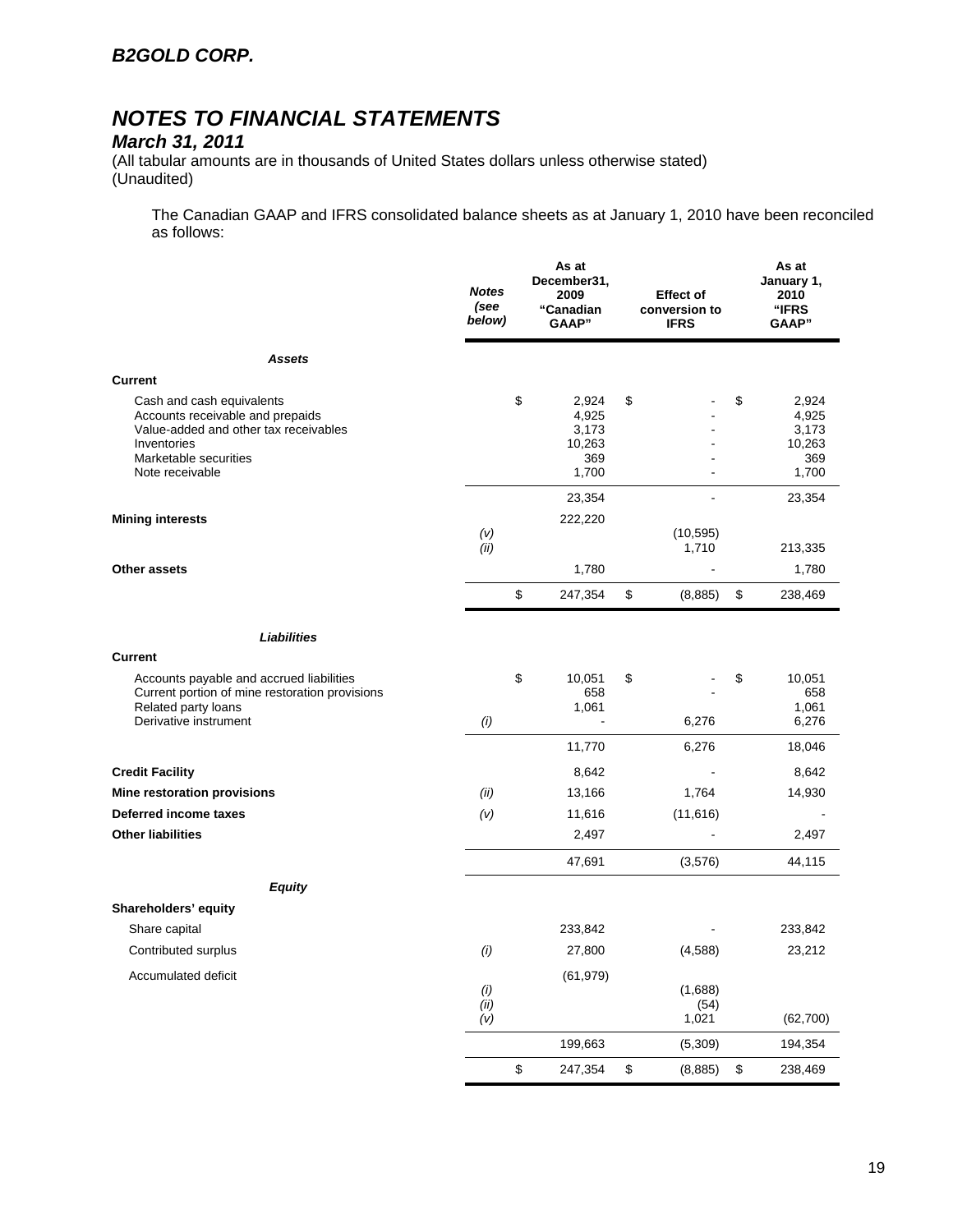### *March 31, 2011*

(All tabular amounts are in thousands of United States dollars unless otherwise stated) (Unaudited)

#### (i) *Derivative instrument liability ("share purchase warrants")*

The Company's Canadian dollar denominated common share purchase warrants issued as part of the March 2009 Central Sun acquisition are considered derivative instruments under IFRS as they are denominated in Canadian dollars while the Company's functional currency is the United States dollar. Under Canadian GAAP, the Company recorded the fair value of these warrants as of the date of grant in equity. Under IFRS, these derivatives are measured at fair value at the time of issue and subsequently re-measured to their fair value at each reporting date. The change in the fair value is recognized in the statement of operations.

As at January 1, 2010, the fair value of these warrants based on the Black Scholes model was \$6.3 million and was classified as a derivative instrument liability on the balance sheet. This adjustment was comprised of the fair value initially assigned to the warrants at the date of grant of \$4.6 million and changes in the fair value of the warrants of \$1.7 million from grant to January 1, 2010. Derivative instrument liability losses were \$0.04 million for the three months ended March 31, 2010 and \$10 million for the period January 1, 2010 to October 22, 2010 (all warrants were either exercised or expired by October 22, 2010). Upon exercise of the warrants a total of \$16.3 million had been transferred from derivative liability to share capital.

#### (ii) *Mine restoration provisions*

Canadian GAAP calculates mine restoration provisions using current credit-adjusted, risk-free rates for upward adjustments, and the original credit adjusted, risk free rate for downward revisions. The original liability is not adjusted for changes in current discount rates. IFRS however, calculates mine restoration provisions using a current pre-tax discount rate, (which reflects current market assessment of the time value of money and the risk specific to liability) and is revised every reporting period to reflect changes in assumptions or discount rates. To calculate the provision under IFRS, the Company has elected to apply the exemption available from full retrospective application as allowed under IFRS 1. As such, the Company has re-measured the provision as at January 1, 2010 and subsequent change in obligations under IAS 37 Provisions, contingent liabilities and contingent assets, estimating the amount to be included in the related asset by discounting the liability to the date of first disturbance in which the liability arose, using best estimates of the historical risk-free discount rates, and recalculating the accumulated depreciation and amortization under IFRS.

The adjustment resulting from recalculating the provision under IFRS was an increase in mine restoration provisions of \$1.8 million at January 1, 2010, \$1.8 million at March 31, 2010 and \$5.1 million at December 31, 2010, an increase in mining interests of \$1.7 million at January 1, 2010, \$1.7 million at March 31, 2010 and \$5.2 million at December 31, 2010, and an adjustment to deficit of \$0.05 million at January 1, 2010, \$0.03 million at March 31, 2010 and \$0.03 million at December 31, 2010. The significant changes in the provision are a result of the change from credit adjusted discount rates ranging from 8.5% to 12.0% under Canadian GAAP to risk free rates ranging from 2.3% to 9.0% under IFRS and the requirement to recalculate the provision at each reporting period.

#### (iii) *Borrowing costs*

Under IFRS, there are no policy choices available for capitalization of borrowing costs. IFRS requires borrowing costs to be capitalized on qualifying assets which take a substantial period of time to prepare for their intended use. A capitalization rate based on the Company's outstanding debt was used to calculate the amount of borrowing costs to capitalize on the qualifying assets. The increase in mining interests was \$nil at January 1, 2010, \$0.5 million at March 31, 2010 and \$0.8 million at December 31, 2010, with a corresponding reduction in interest and financing expense.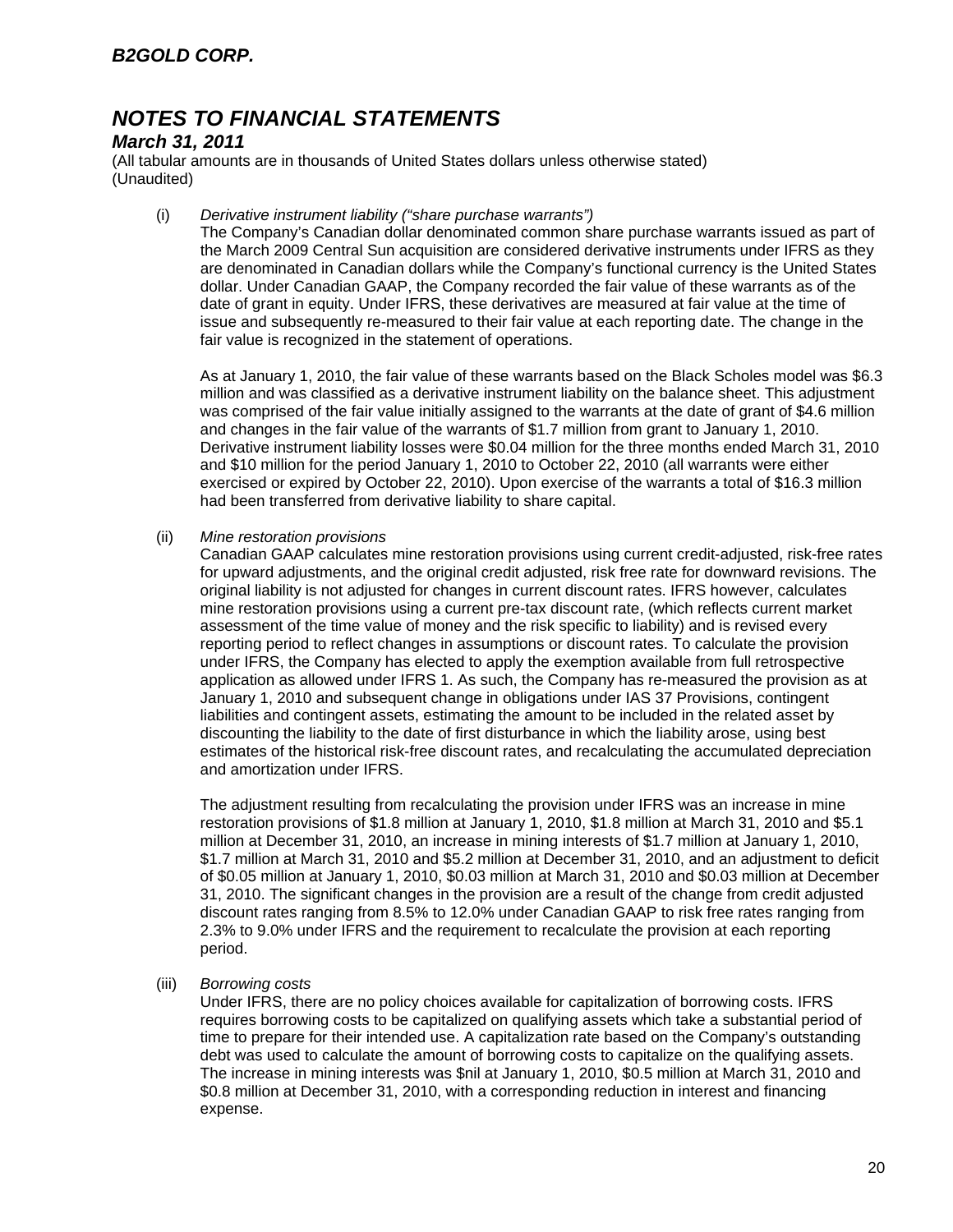## *March 31, 2011*

(All tabular amounts are in thousands of United States dollars unless otherwise stated) (Unaudited)

(iv) *Depreciation* 

Under IFRS, as described above, the net carrying values of mining interests were increased due to changes in the capitalized mine restoration provisions and capitalized borrowing costs. These adjustments resulted in an increase to the depreciation expense by \$0.03 million for the three months ended March 31, 2010 and \$0.4 million for the year ended December 31, 2010.

(v) *Deferred income taxes* 

Under Canadian GAAP the Company recognized a future income tax liability on temporary differences arising on the initial recognition of mineral properties acquired other than in business combinations. IAS 21 Income Taxes does not permit the recognition of deferred taxes on such transactions. The impact of the de-recognition of the deferred income taxes was a reduction of \$11.6 million to the deferred tax liability at January 1, 2010, \$11.5 million at March 31, 2010 and \$9.8 million at December 31, 2010 and a reduction to mining interests of \$10.6 million at January 1, 2010, \$10.7 million at March 31, 2010 and \$10.9 million at December 31, 2010. In addition, as part of the IFRS conversion, deferred income tax recoveries of \$0.8 million and \$0.3 million in 2009 and 2008 were reversed to accumulated deficit.

(vi) *Statements of Cash Flows* 

The Company presents cash interest paid as a financing activity in the statements of cash flows under IFRS. Under Canadian GAAP, cash interest paid was included as an operating activity. This change in classification under IFRS increased the cash flow from operating activities and decreased the cash flow from financing activities by \$0.4 million for the three months ended March 31, 2010 compared to Canadian GAAP.

### *14 Subsequent events*

Subsequent to March 31, 2011, approximately 2 million share purchase warrants and 1.9 million stock options were exercised for gross proceeds of approximately \$2 million and \$1.8 million, respectively.

On May 15, 2011, 21.4 million AngloGold warrants expired unexercised *(Note* 9*)*.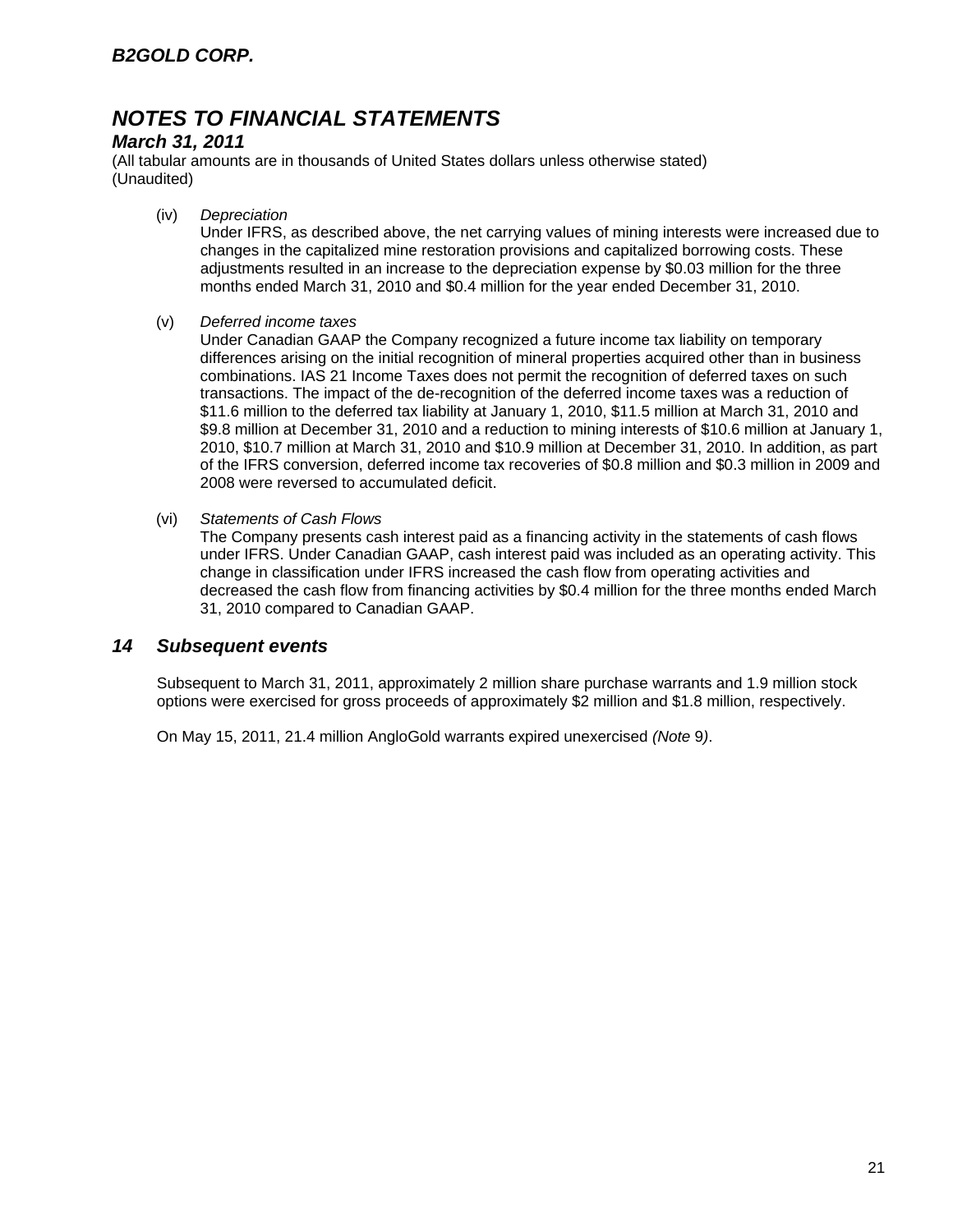# *MINING INTERESTS SCHEDULE (NOTE 15)*

*For the three months ended March 31, 2011* 

**(all tabular amounts are in thousands of United States dollars)**

|                                                  | Cost                                          |                  |                          |                                                | <b>Accumulated depreciation</b>        |                                        |              | Net carrying value                     |                        |                        |
|--------------------------------------------------|-----------------------------------------------|------------------|--------------------------|------------------------------------------------|----------------------------------------|----------------------------------------|--------------|----------------------------------------|------------------------|------------------------|
|                                                  | <b>Opening</b><br>balance at<br>Dec. 31, 2010 | <b>Additions</b> | Disposals/<br>write-offs | <b>Reclass from</b><br>assets held for<br>sale | Closing<br>balance at<br>Mar. 31, 2011 | Opening<br>balance at<br>Dec. 31, 2010 | Depreciation | Closing<br>balance at<br>Mar. 31, 2011 | As at<br>Mar. 31, 2011 | As at<br>Dec. 31, 2010 |
|                                                  | \$                                            | \$               | \$                       | \$                                             | \$                                     | \$                                     | \$           | \$                                     | \$                     | \$                     |
| Property, plant & equipment                      |                                               |                  |                          |                                                |                                        |                                        |              |                                        |                        |                        |
| Libertad                                         | 122,327                                       | 9,121            |                          | $\overline{\phantom{a}}$                       | 131,448                                | (9,657)                                | (3, 512)     | (13, 169)                              | 118,279                | 112,670                |
| Limon                                            | 41,657                                        | 5,754            |                          | $\overline{\phantom{a}}$                       | 47,411                                 | (9,207)                                | (1,684)      | (10, 891)                              | 36,520                 | 32,450                 |
|                                                  | 163,984                                       | 14,875           |                          | $\overline{\phantom{a}}$                       | 178,859                                | (18, 864)                              | (5, 196)     | (24,060)                               | 154,799                | 145,120                |
| Mineral properties "exploration &<br>evaluation" |                                               |                  |                          |                                                |                                        |                                        |              |                                        |                        |                        |
| Mocoa                                            | 23,359                                        | 48               |                          |                                                | 23,407                                 |                                        |              |                                        | 23,407                 | 23,359                 |
| Libertad (Jabali)                                | 2,485                                         | 581              |                          |                                                | 3,066                                  |                                        |              |                                        | 3,066                  | 2,485                  |
| Radius                                           | 1,758                                         | 405              |                          | $\overline{\phantom{a}}$                       | 2,163                                  |                                        |              |                                        | 2,163                  | 1,758                  |
| Cebollati                                        | 1,070                                         | 881              |                          | $\overline{\phantom{a}}$                       | 1,951                                  |                                        |              |                                        | 1,951                  | 1,070                  |
| Calibre                                          | 238                                           | 368              |                          | $\overline{\phantom{a}}$                       | 606                                    |                                        |              |                                        | 606                    | 238                    |
|                                                  | 28,910                                        | 2,283            |                          | $\overline{\phantom{a}}$                       | 31,193                                 | ٠                                      |              | $\overline{\phantom{a}}$               | 31,193                 | 28,910                 |
| Corporate & other                                |                                               |                  |                          |                                                |                                        |                                        |              |                                        |                        |                        |
| Bellavista                                       | 2,841                                         | 298              |                          |                                                | 3,139                                  |                                        |              | $\overline{\phantom{a}}$               | 3,139                  | 2,841                  |
| Office, furniture & equipment                    | 285                                           | 96               |                          | $\overline{\phantom{a}}$                       | 381                                    | (269)                                  | (6)          | (275)                                  | 106                    | 16                     |
|                                                  | 3,126                                         | 394              |                          | $\overline{\phantom{a}}$                       | 3,520                                  | (269)                                  | (6)          | (275)                                  | 3,245                  | 2,857                  |
| Investments (incorporated joint<br>ventures)     |                                               |                  |                          |                                                |                                        |                                        |              |                                        |                        |                        |
| Gramalote                                        | 54,648                                        | 3,377            |                          | $\overline{\phantom{a}}$                       | 58,025                                 |                                        |              | $\overline{\phantom{a}}$               | 58,025                 | 54,648                 |
| Quebradona                                       | 1,000                                         | 201              | $\overline{\phantom{a}}$ | $\overline{\phantom{a}}$                       | 1,201                                  |                                        |              | $\overline{\phantom{a}}$               | 1,201                  | 1,000                  |
|                                                  | 55,648                                        | 3,578            |                          | $\sim$                                         | 59,226                                 |                                        |              |                                        | 59,226                 | 55,648                 |
|                                                  | 251,668                                       | 21,130           |                          | $\overline{\phantom{a}}$                       | 272,798                                | (19, 133)                              | (5,202)      | (24, 335)                              | 248,463                | 232,535                |